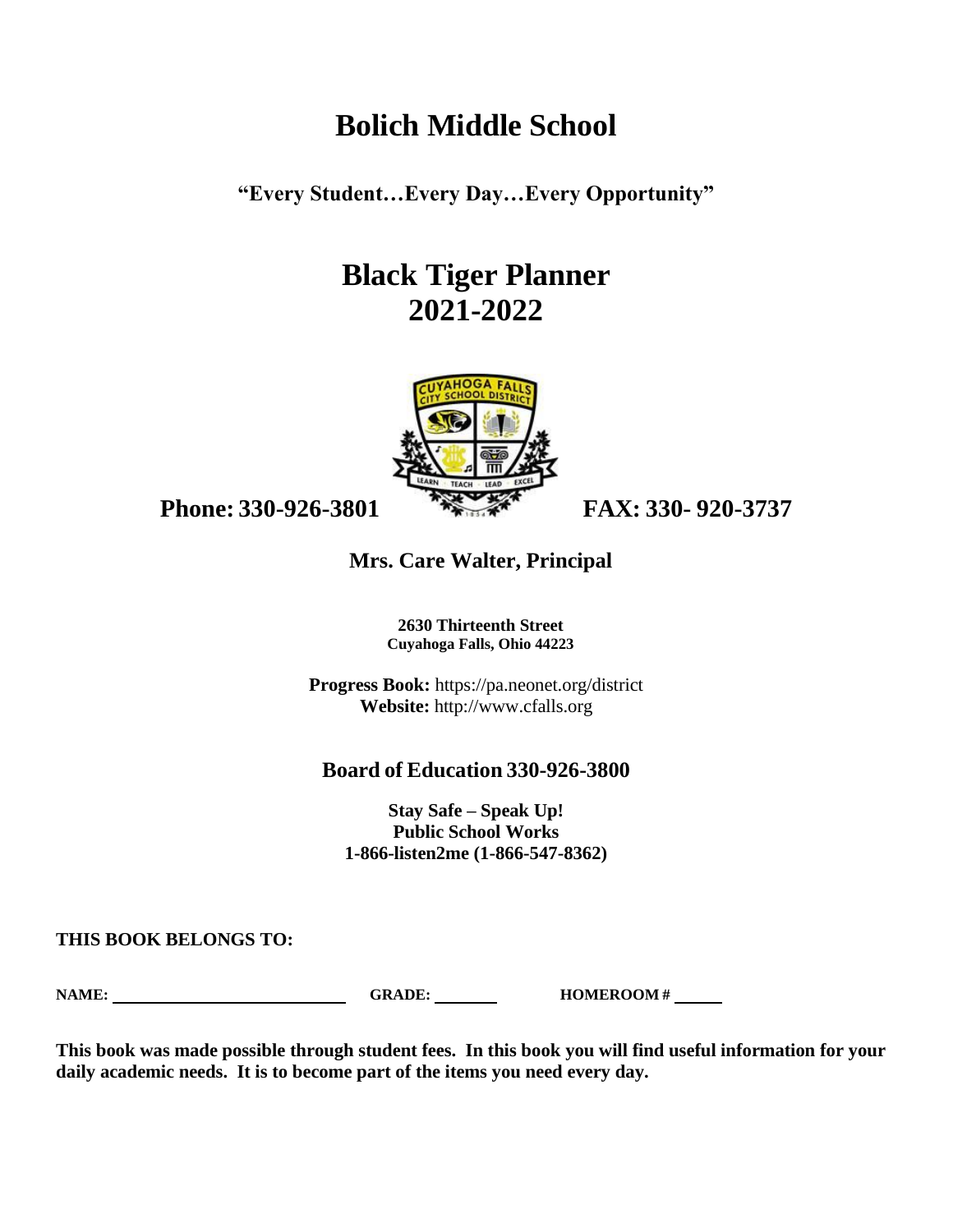# Table of Contents

| Welcome                      | 3              |                                            |         |
|------------------------------|----------------|--------------------------------------------|---------|
| Attendance                   | 3              | Medications                                | 15      |
| Academic Eligibility         | $\overline{4}$ | Passes                                     | 16      |
| Anti-Harassment Policy       | $4 - 6$        | Physical Education                         | 16      |
| Arrival at School            | 6              | Restrooms                                  | 16      |
| Cafeteria                    | 6              | <b>School Counselors</b>                   | 16      |
| <b>Communicable Diseases</b> | $6 - 7$        | School Equipment/Facilities                | 16      |
| <b>Computer Technology</b>   | 7              | <b>School Fees</b>                         | 16      |
| <b>Course Offerings</b>      | 7              | School Safety                              | 16      |
|                              |                | <b>Student Attendance at School Events</b> | $16-17$ |
| Digital Media Center         | 7              | <b>Student Records</b>                     | 17      |
| <b>Disabilities</b>          | 7              | <b>Student Schedules</b>                   | 17      |
| Discipline and PBIS          | $7 - 11$       | <b>Student Valuables</b>                   | 17      |
| Dismissal                    | 11             |                                            |         |
| Dress Code                   | $11 - 12$      | Telephones                                 | 17      |
| Dropping Students Off        | 12             | Testing                                    | 17      |
| Due Process Rights           | 12             | <b>Textbooks</b>                           | 17      |
|                              |                | Transportation                             | 18      |
| Early Dismissal              | 13             |                                            |         |
| <b>Emergency Closing</b>     | 13             | Vacations                                  | 18      |
| <b>Emergency Drills</b>      | 13             | <b>Visitors</b>                            | 18      |
| <b>Emergency Medical</b>     | 13             | Volunteers                                 | 18      |
| Enrolling                    | 13             | Zero Tolerance                             | 18      |
| Failure/Retention            | 13             |                                            |         |
| <b>Family Conferences</b>    | 14             | Notice of Personal Electronic              | 19      |
| <b>Field Trips</b>           | 14             | Device Expectations                        |         |
| Grades                       | 14             |                                            |         |
| <b>Grading Periods</b>       | 14             |                                            |         |
| <b>Grade Point Average</b>   | 14             |                                            |         |
| Homework                     | 14             |                                            |         |
| <b>Illness</b>               | 14             |                                            |         |
| Immunizations                | 15             |                                            |         |

Lockers 15 Lost and Found 15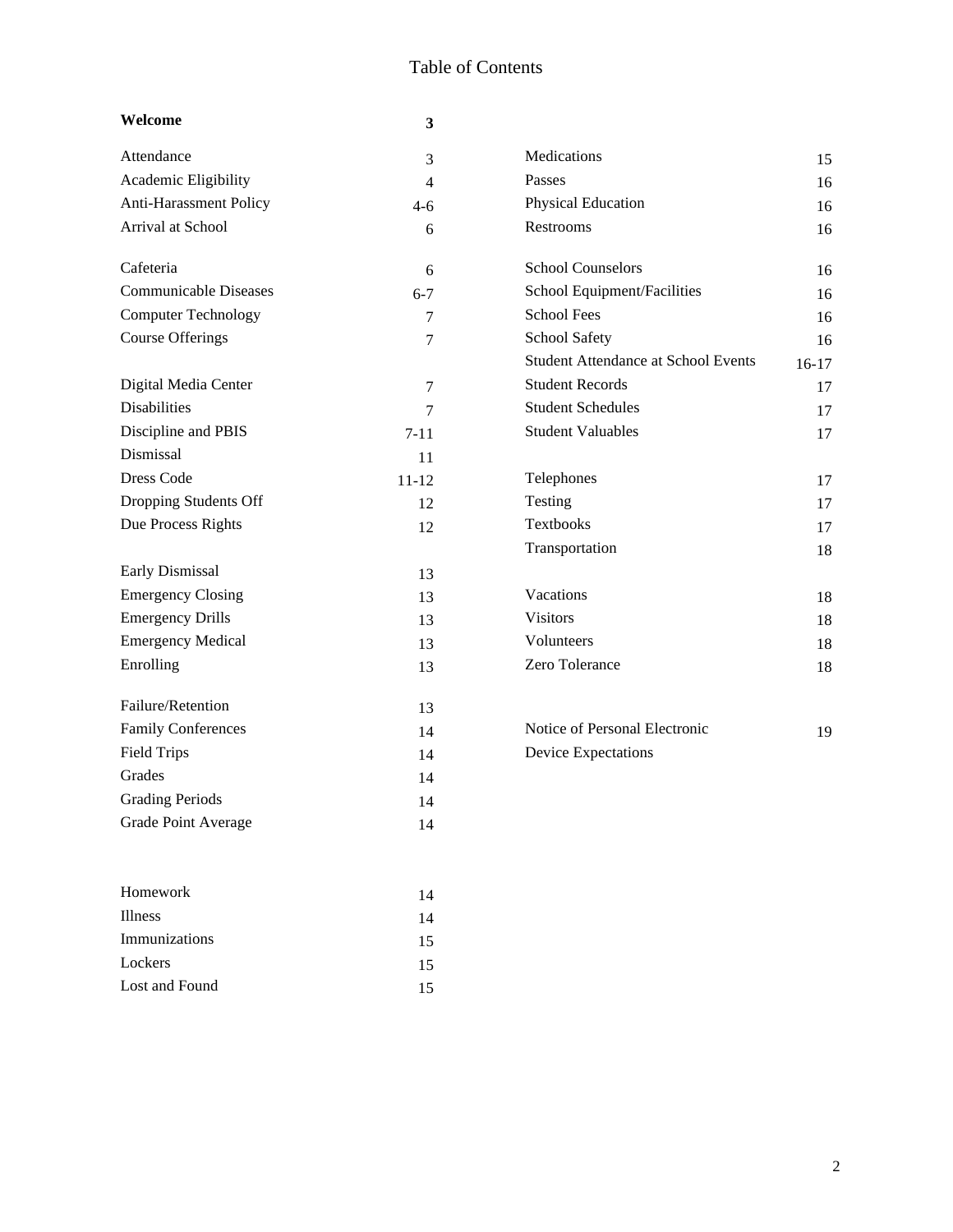#### **WELCOME**

#### **to**

#### **BOLICH MIDDLE SCHOOL**

On the following pages of this planner you will find the rules and responsibilities each student is expected to know and follow for success at the middle school. To provide a safe and productive learning environment is the goal of every adult in our district.

The middle school teachers and staff are here to help students be successful. We work together as a Black Tiger Family to help all students uphold the expectations of Black Tiger Pride: Being Respectful, Taking Responsibility, and Practicing Safety.

We encourage parents/guardians to make every effort to be positive, active participants in your child's academic progress. Our structure is designed to best serve you and your child, but we need your involvement to operate at peak efficiency. In addition to individual Family Conferences, each school holds Open House and/or Jump Start, and evening Family Conferences. There are many opportunities to become involved in the Parent Teacher Organization (PTO) for overall school improvement and activities for students at the school.

**ATTENDANCE:** All schools in the state of Ohio are required to meet attendance standards for the year. According to Ohio law and the Cuyahoga Falls Board of Education policy, attendance is required of all students enrolled during the day and hours that school is in session. Regular attendance and punctuality are necessary for success in school and later in life. Many interactive classroom activities take place during the school day that extends the understanding of learned material. Students who miss school frequently often do not achieve to their best potential and do not develop good work habits for careers beyond high school. **Parents/guardians are encouraged to schedule their child's appointments during non-school hours. Because vacations are Unexcused Absences, parents/guardians are asked to schedule vacations during school breaks.**

#### **Excused Absence:**

Regular attendance by all students is very important. In many cases, irregular attendance is the major reason for poor schoolwork; therefore, all students are urged to make appointments, do personal errands, etc., outside of school hours. According to **Board Policy JED**, students may be excused from school for one or more of the following reasons and will be provided the opportunity to complete missed work for credit.

Reasons for which students may be medically excused include, but are not limited to:

- 1. personal illness of the student;
- 2. illness in the student's family necessitating the presence of the child;
- 3. quarantine for contagious disease or
- 4. emergency or other set of circumstances in which the judgment of the Superintendent constitutes a good and sufficient cause for absence from school, which may include but not be limited to absences due to documented medical appointments.

Reasons for which students may be nonmedically excused include, but are not limited to:

- 1. needed at home to perform necessary work directly and exclusively for parents or legal guardians for a limited period of time when approved by the Superintendent (applies to students over 14 years of age only);
- 2. death in the family (applies to absences of up to 18 school hours unless a reasonable cause may be shown for a longer absence);
- 3. observance of religious holidays consistent with a student's truly held religious belief;
- 4. traveling out of state to attend a Board-approved enrichment activity or extracurricular activity (applies to absences of up to 24 school hours);
- 5. college visitation;
- 6. absences due to a student's placement in foster care or change in foster care placement or any court proceedings related to their foster care status;
- 7. absences due to a student being homeless or
- 8. as determined by the Superintendent.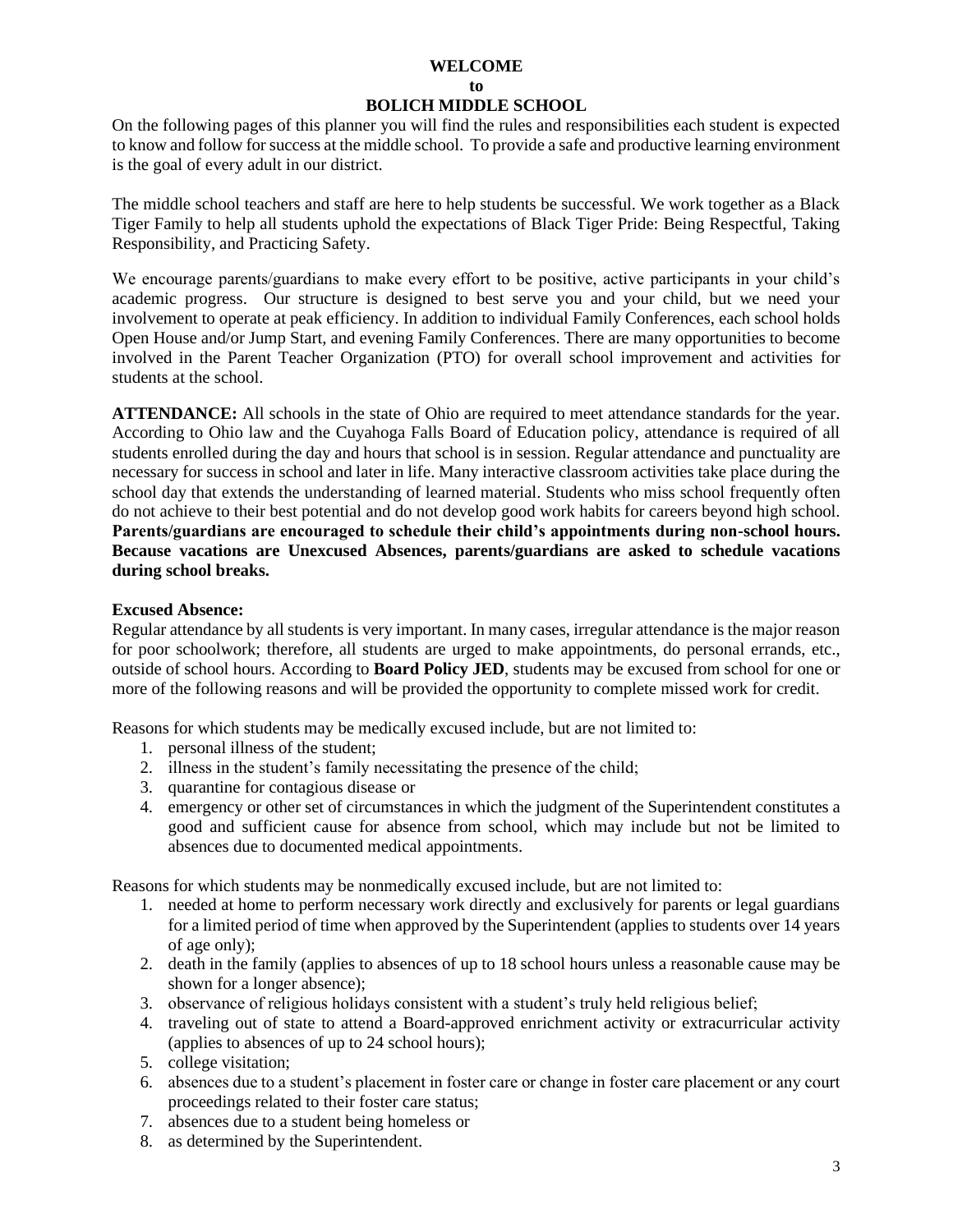#### **UNEXCUSED ABSENCE:**

An absence for any reason other than those listed above shall be classified as unexcused and the student will be considered truant.

# **Habitual Truant**

According to Ohio House Bill 410, *Habitual Truant* refers to a child of compulsory school age who is absent from school without legitimate excuse for the following number of hours:

30 or more consecutive hours or

42 or more hours in one school month or

72 or more hours in a school year.

Truancy will be investigated and could result in required participation in an absence intervention plan, disciplinary action, and/or notification and referral to the proper authorities such as the Cuyahoga Falls Police Department or the Summit County Juvenile Court.

**Note:** Tardies will be counted toward a student's unexcused absence hours.

**Reporting Absences from School:** It is the responsibility of the parent / guardian to report all absences to the office. The message should include the name of the parent / guardian reporting the student absent, the student's first and last names, grade the student is in, and the reason for the absence.

The absence will be recorded as excused or unexcused based on the reason given and the student's teachers will be notified of the absence by the office on the day of the absence. If a student is not reported absent on the day of the absence, the parent / guardian must contact the office either by personal call or a note reporting the absence immediately upon returning to school. Phone calls and notes will be accepted three (3) days beyond the date of the absence. An absence note must bear the signature of the parent or guardian, the date(s) of the absence, and the reason for the absence. Absences not reported to the office will be recorded as unexcused.

**Make-Up Work:** A student shall have the opportunity to make up school work missed due to an excused absence; however, it shall be the responsibility of the student to initiate a make-up procedure and schedule with his or her teacher(s). For excused absences, the student will have two calendar days to make up work for each day absent. A student shall receive full credit for school work made up pursuant to an excused absence.

**ACADEMIC ELIGIBILITY**: All Cuyahoga Falls Middle Schools follow the Ohio High School Athletic Association guidelines for student athletic eligibility. All athletes must be passing five (5) subjects. Additionally, Cuyahoga Falls City Schools requires all athletes to maintain a 2.0 grade point average. The fee for middle school athletic participation will be \$50. There is a cap of \$100 for those student athletes participating in two (2) or more athletic seasons and \$160 per family. There are no other fees associated with participating in any other middle school activity.

# **HARASSMENT, INTIMIDATION, AND BULLYING OF STUDENTS Board Policy JFCF; JFCF-R**

Bullying, harassment and intimidation is an intentional written, verbal, electronic or physical act that a student has exhibited toward another particular student more than once. The intentional act also includes violence within a dating relationship. The behavior causes mental or physical harm to the other student and is sufficiently severe, persistent or pervasive that it creates an intimidating, threatening or abusive educational environment for the other student. This behavior is prohibited on school property, on a school bus or at a school-sponsored activity. Students found responsible for harassment, intimidation or bullying by an electronic act may be suspended. Discipline procedures will not infringe on any student's rights under the First Amendment to the Constitution of the United States.

Prohibited activities of any type, including those activities engaged in via computer and/or electronic communications devices or electronic means, are inconsistent with the educational process and are prohibited at all times. The District educates minors about appropriate online behavior, including interacting with other individuals on social networking websites and in chat rooms and cyberbullying awareness and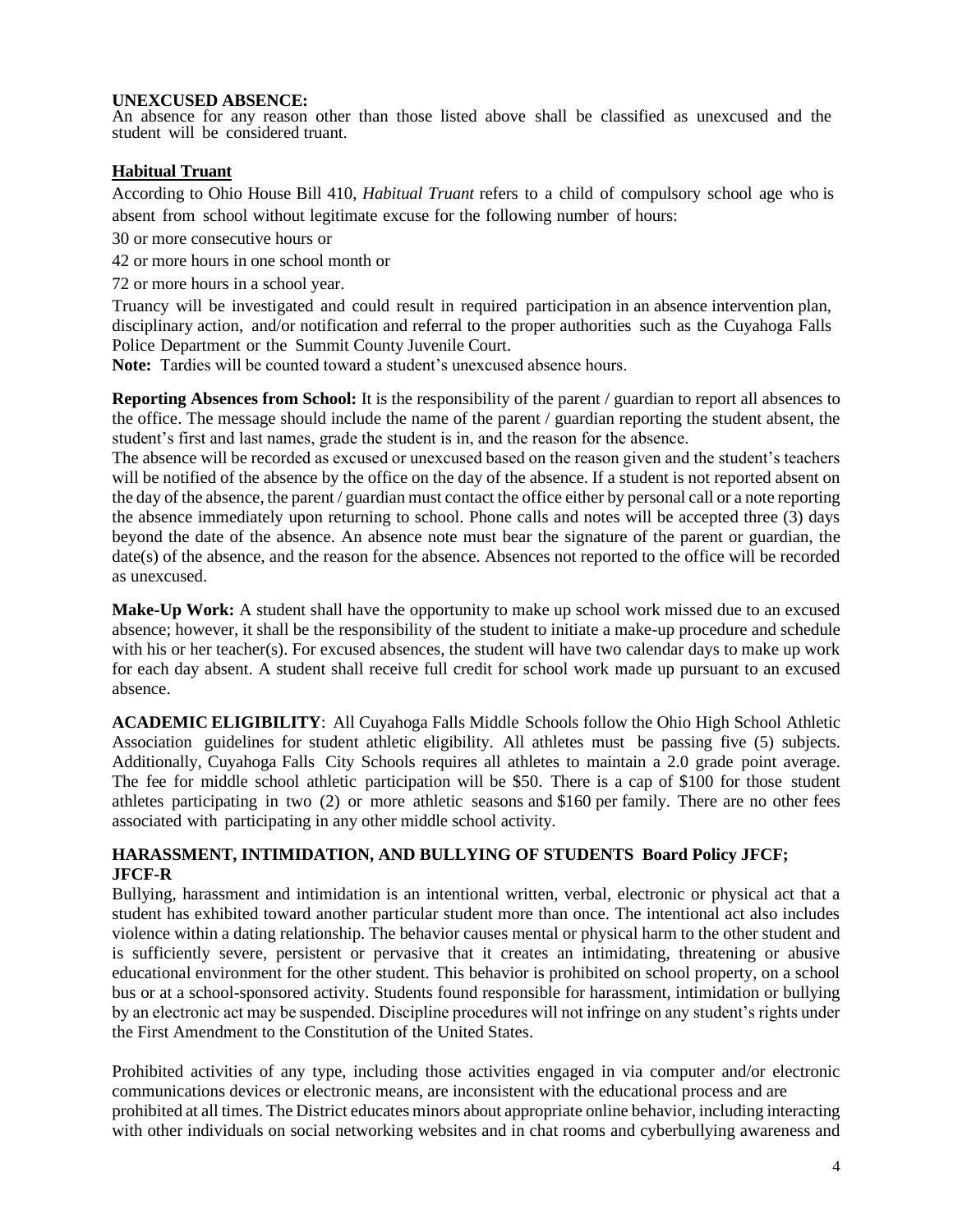response. No administrator, teacher or other employee of the District shall encourage, permit, condone or tolerate any hazing and/or bullying activities. No students, including leaders of student organizations, are permitted to plan, encourage or engage in any hazing and/or bullying.

Hazing, bullying behavior and/or dating violence by any student/school personnel in the District is strictly prohibited, and such conduct may result in disciplinary action, up to and including suspension and/or expulsion from school. Hazing, bullying and/or dating violence means any intentional written, verbal, graphic or physical acts, including electronically transmitted acts, either overt or covert, by a student or group of students toward other students/school personnel with the intent to haze, harass, intimidate, injure, threaten, ridicule or humiliate. Such behaviors are prohibited on or immediately adjacent to school grounds, at any school-sponsored activity; in any District publication; through the use of any District-owned or operated communication tools, including but not limited to District email accounts and/or computers; on school-provided transportation or at any official school bus stop.

Hazing, bullying and/or dating violence can include many different behaviors. Examples of conduct that could constitute prohibited behaviors include, but are not limited to:

- 1. physical violence and/or attacks;
- 2. threats, taunts and intimidation through words and/or gestures;
- 3. extortion, damage or stealing of money and/or possessions;
- 4. exclusion from the peer group or spreading rumors;
- 5. repetitive and hostile behavior with the intent to harm others through the use of information and communication technologies and other Web-based/online sites (also known as "cyberbullying"), such as the following:
	- A. posting slurs on websites, social networking sites, blogs or personal online journals;
	- B. sending abusive or threatening emails, website postings or comments and instant messages;
	- C. using camera phones to take embarrassing photographs or videos of students and/or distributing or posting the photos or videos online and
	- D. using websites, social networking sites, blogs or personal online journals, emails or instant messages to circulate gossip and rumors to other students.
- 6. excluding others from an online group by falsely reporting them for inappropriate language to Internet service providers.

In evaluating whether conduct constitutes hazing or bullying, special attention is paid to the words chosen or the actions taken, whether such conduct occurred in front of others or was communicated to others, how the perpetrator interacted with the victim and the motivation, either admitted or appropriately inferred.

# **Complaints**

- 1. **Formal Complaints** Students and/or their parents or guardians may file reports regarding suspected hazing, harassment, intimidation, bullying and/or dating violence. The reports should be written. Such written reports must be reasonably specific including person(s) involved; number of times and places of the alleged conduct; the target of suspected harassment, intimidation and/or bullying and the names of any potential student or staff witnesses. Such reports may be filed with any school staff member or administrator. They are promptly forwarded to the building principal/designee for review and action.
- 2. **Informal Complaints** Students, parents or guardians and school personnel may make informal complaints of conduct that they consider to be harassment, intimidation and/or bullying by verbal report to a teacher, school administrator or other school personnel. Such informal complaints must be reasonably specific as to the actions giving rise to the suspicion of hazing, harassment, intimidation and/or bullying, including person(s) involved, number of times and places of the alleged conduct, the target of the prohibited behavior(s) and the names of any potential student or staff witness. The school staff member or administrator who receives the informal complaint promptly documents the complaint in writing, including the above information. This written report by the school staff member and/or administrator is promptly forwarded to the building principal/designee for review and action.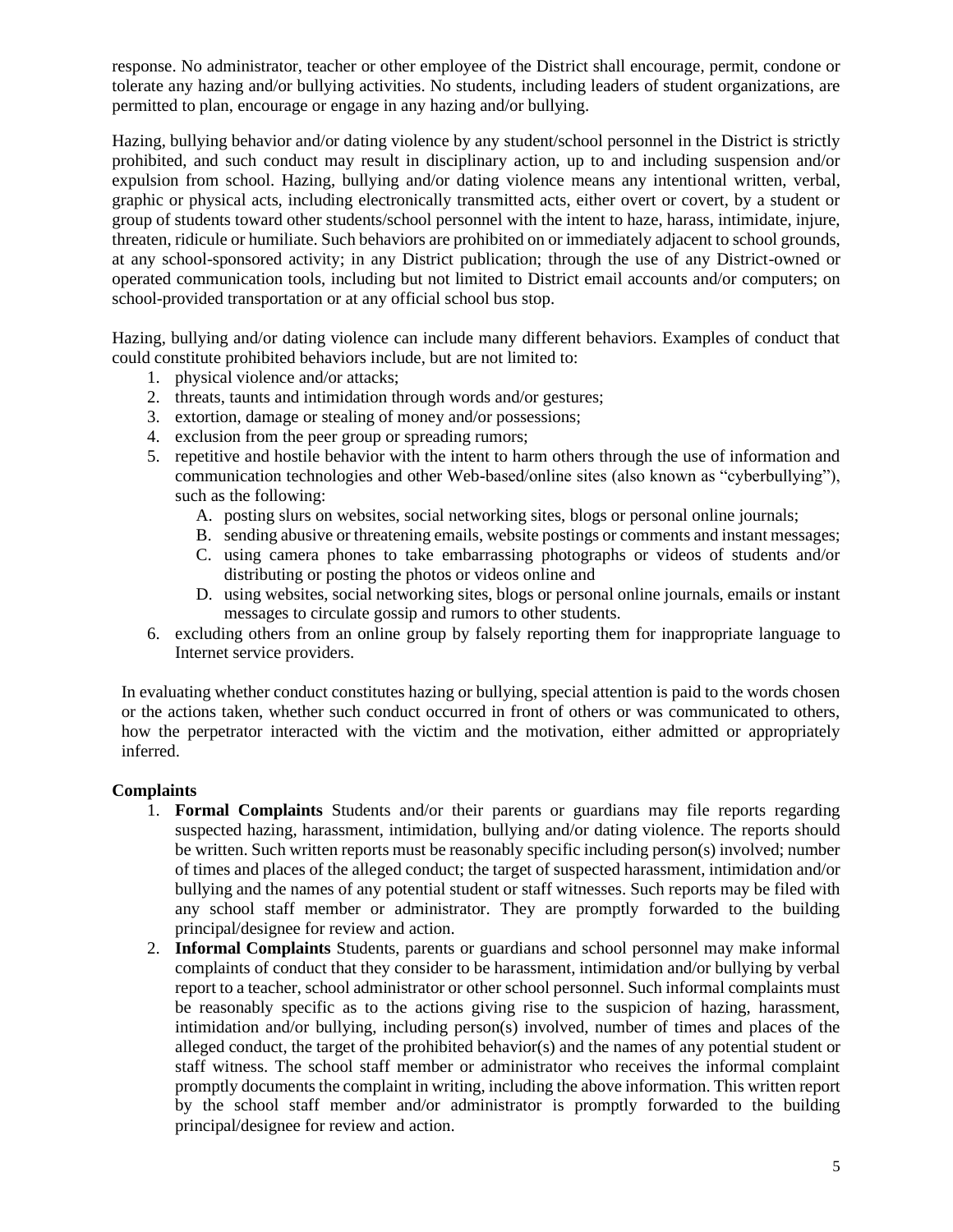- 3. **Anonymous Complaints** Students who make informal complaints as set forth above may request that their name be maintained in confidence by the school staff member(s) and administrator(s) who receive the complaint. The anonymous complaint is reviewed and reasonable action is taken to address the situation, to the extent such action (1) does not disclose the source of the complaint, and (2) is consistent with the due process rights of the student(s) alleged to have committed acts of hazing, bullying and/or dating violence.
- 4. **False Complaints** Students are prohibited from deliberately making false complaints of harassment, intimidation or bullying. Students found responsible for deliberately making false reports of harassment, intimidation or bullying may be subject to a full range of disciplinary consequences.

**ARRIVAL AT SCHOOL:** Students may enter at 7:35 a.m. if they are eating the school breakfast, or if they have been requested to be here earlier by a teacher for additional academic help, clubs, band, or detention. Otherwise, students will be allowed to enter the building at 7:55 a.m. The tardy bell rings at 8:00 a.m. Students are expected to conduct themselves appropriately while waiting outside. Parents/guardians need to consider temperature and inclement weather when/if they drop their child off early.

**CAFETERIA:** The school participates in the National School Lunch Program and makes lunches available to students for a fee; families may also fill out paperwork for this fee to be reduced or waived due to certain circumstances. Ala Carte items are also available. Students may also bring their own lunch to be eaten in the school's cafeteria. No student shall be permitted to leave school premises during the lunch period without specific written permission granted by the principal.

**CAFETERIA GUIDELINES:** The following guidelines reflect appropriate cafeteria behavior on the part of students. Violations may result in reprimands, detentions, in-school lunch restriction, in-school and/or out-of-school suspensions:

- 1) Students are expected to report for lunch on time.
- 2) Students cannot go to their lockers during lunch without permission.
- 3) Students are expected to use good manners at all times. Throwing of food or other objects is absolutely not allowed.
- 4) No running, yelling, or general misconduct.
- 5) No cutting or holding spots in line for others.
- 6) Students are to remain seated after going through the lines.
- 7) Once students have chosen a table, they need to sit at that table. Table-hopping is not permitted.
- 8) Do not take food off of another student's tray.
- 9) All students sitting at a table must clean their tables and adjoining areas of paper and trash and return trays to the tray window before they are dismissed.
- 10) Ask the teacher or staff member on duty to use the restroom.
- 11) No food or drink is to be taken from the cafeteria.
- 12) Foods from outside sources (fast food) or other school organizations may not be brought into the cafeteria during the lunch periods.
- 13) If students fail to abide by these rules, they will have their privileges in the cafeteria limited, restricted, or denied.

# **COMMUNICABLE DISEASES:**

(Control of Casual-contact)

Because a school has a high concentration of people, it is necessary to take specific measures when health and safety of the group is at risk. The school's professional staff has the authority to remove or isolate a student who has been ill or exposed to a communicable disease or highly transmitted pest, such as lice. Specific diseases include but are not limited to: diphtheria, scarlet fever, strep infections, whooping cough, mumps, measles, rubella, and other conditions indicated by local and state health departments. Any mumps, removal will be only for the contagious period as specified in the school's administrative guidelines.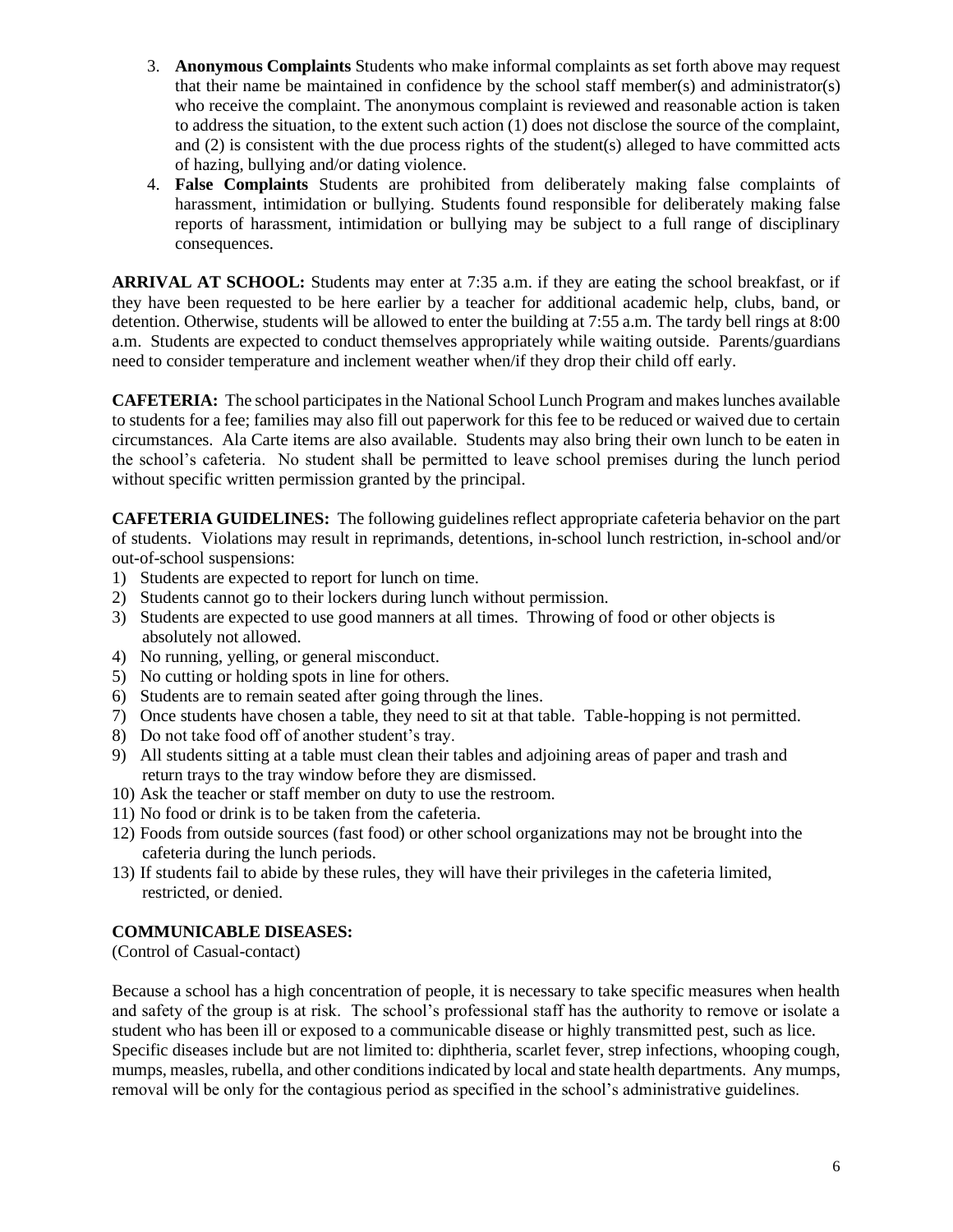(Control of Non-casual Contact)

In the case of non-casual contact communicable diseases, the school still has the obligation to protect the safety of the staff and students. In these cases, the person in question will have his/her status reviewed by a panel of resource people, including the county health department, to ensure that the rights of the person affected and those in contact with that person are respected. The school will seek to keep students and staff in the school unless there is definitive evidence to warrant exclusion.

Non-casual contact communicable diseases include COVID-19, sexually transmitted diseases, AIDS (Acquired Immune Deficiency Syndrome), ARC-AIDS related complex HIV (Human Immunodeficiency), Hepatitis B, and other diseases that may be specified by the state board of health.

As required by Federal law, parents/guardians will be requested to have their child's blood checked for HIV and HBV when the child has bled at school and students and staff members have been exposed to the blood. Any testing is subject to the laws protecting confidentiality and the parents/guardians will assume the cost.

**COMPUTER TECHNOLOGY AND NETWORKS:** Before any student may enhance his/her school career through participation in the school's computer network, they and their parents/guardians must sign an agreement that defines the conditions under which the student may participate. Failure to abide by all of the terms of the agreement may lead to termination of the student's computer account and possible disciplinary action as outlined in the student code of conduct.

**COURSE OFFERINGS:** All middle school students are required to take English Language Arts, Math, Social Studies, and Science. Students may also be offered Family Consumer Science, Physical Education, Health, Instrumental Music, Choral Music, Music Creations, Art, or other course offerings or programs. At the Middle School, all subjects are important and deserve equal attention by the student.

**DIGITAL MEDIA CENTER:** The School Library Media Specialist is there to assist all students and staff in developing their skills to locate, evaluate, and use information in order to solve problems and think critically. The library media specialist works collaboratively with teachers and administrators to facilitate the learning of our students in their preparation as digital citizens. It is important to note that books should be returned promptly; other students may be waiting for them. Students will be fined for overdue books. If fines are not paid in a prompt manner, other charges can be assessed as well as school privileges may be forfeited due to the fines. Any concerns should be addressed with the media specialist.

**DISABILITIES (INDIVIDUALS WITH):** The Americans with Disabilities Act (A.D.A.) and Section 504 of the Rehabilitation Act provide that no individual will be discriminated against on the basis of a disability. This protection applies not just to the student, but to all individuals who have access to the District's programs and facilities.

A student can access special education services through proper evaluation and placement procedure in place in every school within the District. Parent/guardian involvement in this procedure is mandated. More importantly, the school desires the parent/guardian to be an active participant. To inquire about the procedure or programs, contact the principal of the school.

**DISCIPLINE/POSITIVE BEHAVIOR INTERVENTION SYSTEMS (PBIS)**: It is to be remembered that the school's rules apply going to and from school, at school, on school property, and at schoolsponsored events including transportation. Students may be disciplined for conduct that, regardless of where or when it occurs, is directed at a Board official or employee, or the property of such official or employee. In some cases, a student can be suspended from school transportation for infractions of school bus rules.

**DISCIPLINE (CODE OF CONDUCT):** This code of conduct is in effect while students are under the authority of school personnel or involved in any school activity. This includes (but is not limited to), school buses and property under the control of school authorities, and while at interscholastic competitions, extracurricular events, or other school activities or programs.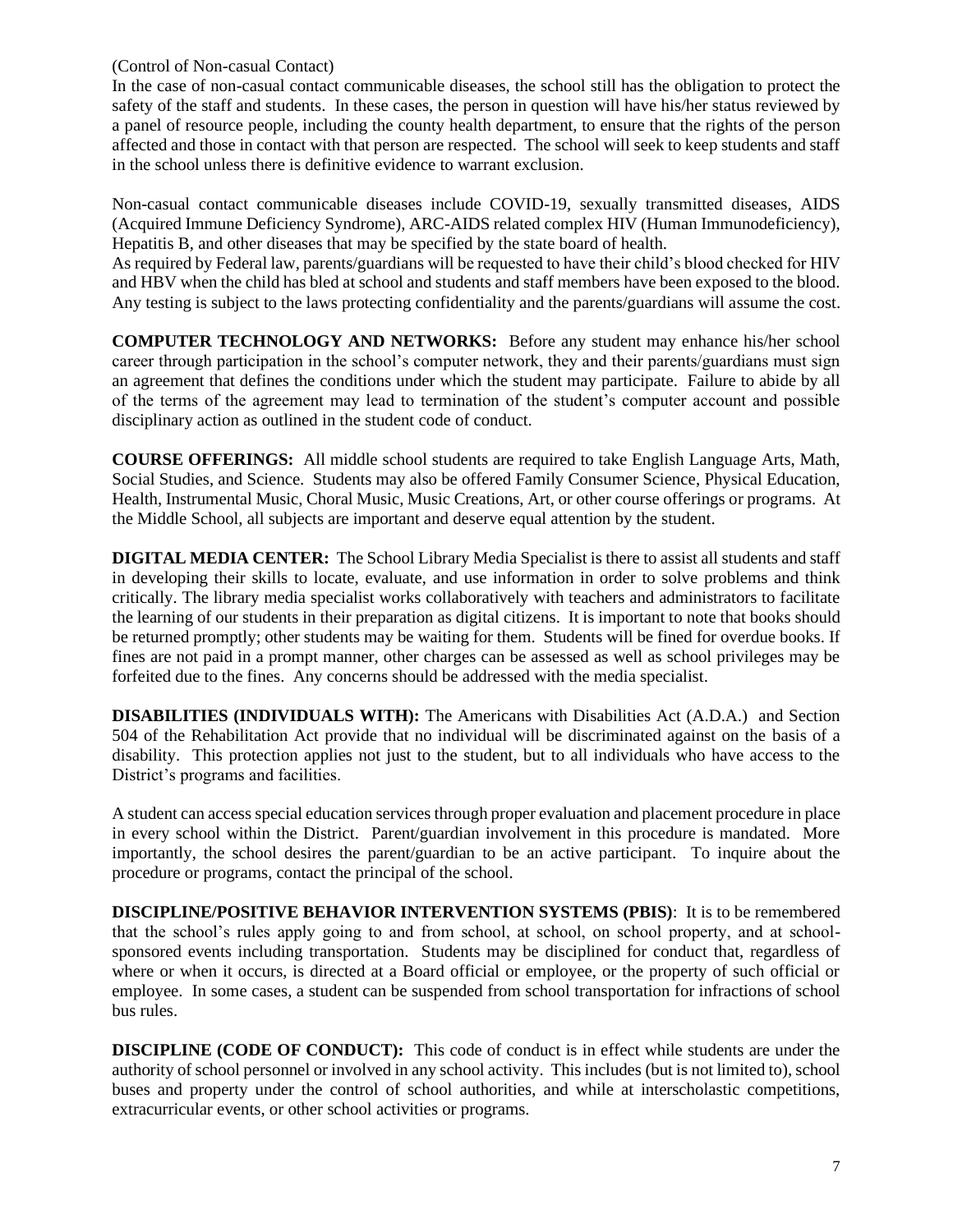# **DISCIPLINE: ADMINISTRATION OF:**

A student's failure to comply with the requirements for conduct outlined in the student handbooks may result in the student being disciplined. (Board of Education Policy JG) Violation on the part of students of any one or more of the following rules of conduct may result in disciplinary action, including Detention, 2 hour after school detention, Saturday School, In School Restriction, Out of School Suspension or Expulsion from school. Consequences may also involve remuneration for damages, or completion of appropriate intervention courses. This is not intended to be an exhaustive list of consequences. The following represents general guidelines that will be followed. This code of conduct applies during all school related activities, and/or on any school grounds. Nothing in this guideline shall supersede board policy.

# A. **Disruption Of School**:

A student shall not by use of violence, force, coercion, threat, harassment or insubordination cause disruption passively or aggressively to the educational process.

# B. **Damage To Property:**

A student shall not cause or attempt to cause damage to school or private property or cause injury to students or school personnel while on school premises or at any school activity. As a result, among other possible disciplinary consequences, the student may be held responsible for remuneration of damages.

# C. **Degrading Acts:**

A student shall not engage in any act which does, or may frighten, degrade, disgrace, threaten, intimidate or cause injury to any person within the school system.

# D. **Disrespectful/Defiant Behavior:**

A student shall not through his actions, show, engage, or behave in such a way which demonstrates insolent, disrespectful, or defiant behavior to school personnel.

# E. **Fighting, Assault, Battery:**

A student shall not fight, physically touch or behave in such a way as could cause physical harm to another party. Any student involved in fighting may be emergency removed for the remainder of the school day.

# F. **Profane/Inappropriate Language or Gestures:**

Students shall not use profane or vulgar language or gestures at school and/or school activities. **Note**: The term language in these guidelines is intended to cover the use of profane, indecent, inappropriate or obscene language, including racial, sexual or ethnic slurs, in written or verbal communication. This shall include the use of obscene gestures, pictures, signs or clothing.

# G. **Disobedience/Insubordination:**

A student shall not fail to comply with reasonable directions from teachers or other school personnel at any time while under the jurisdiction of the school. Examples of disobedience/insubordination are, but not limited to: refusal to identify oneself and/or to go to the office upon request, and refusal to serve an assigned consequence.

# H. **Dangerous Weapons Or Instruments:**

A student shall not possess, handle, transmit, conceal, or threaten to use any object that might be considered a dangerous weapon or instrument. Some examples are, but not limited to, fireworks, explosives, guns, knives, look-alike weapons, or chemical sprays. This offense is a violation of the ORC, Section 2923.122. A violation of this rule is considered a major offense and will result in student suspension/expulsion from school.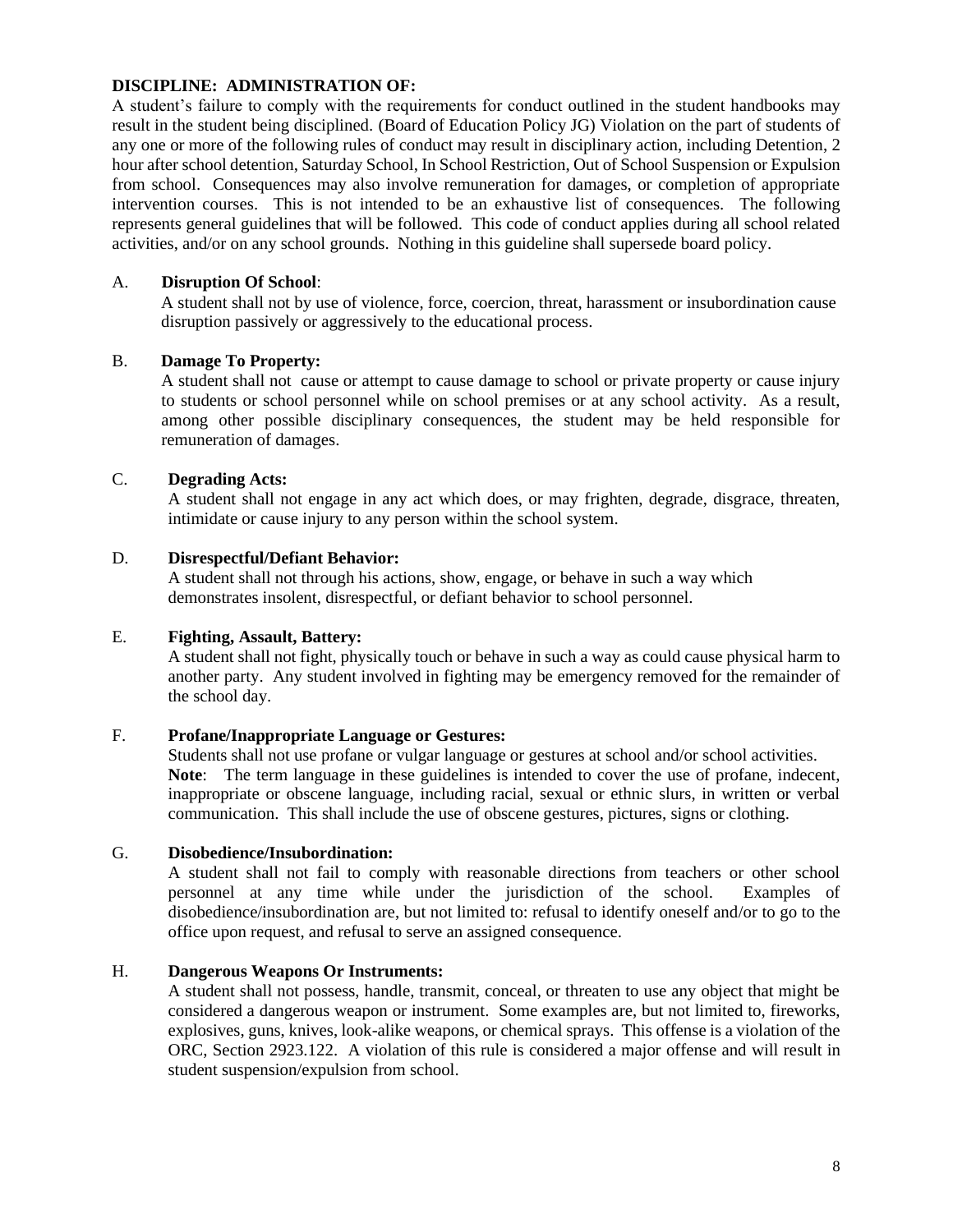# I. **Arson/Attempted Arson:**

A student shall not burn or attempt to burn any property, whether public or private, within the grounds of the school system or while under the jurisdiction of school personnel.

# J. **Emergency Alarms:**

A student shall not discharge or use emergency alarms or equipment without just cause.

# K. **Theft/Possession of Stolen Items**:

A student shall not cause or attempt to take into possession the public property or equipment of the school district or the personal property of another student, teacher, visitor or employee of the school district.

# L. **Leaving School Without Permission/Truancy:**

A student upon arrival at school may not leave the school without parental notification, a pass from the office and administrative approval. A student will be considered truant if he/she misses a class, lunch or study hall without official permission.

#### M. **Tobacco/Nicotine:**

A student shall not possess or use tobacco or related products (including lighters, matches and ecigarettes) on school grounds or at school sponsored activities. Any tobacco product confiscated shall be given to the Principal who will be personally responsible for its disposal. **Note**: It is prohibited by Ohio law for a minor to use, consume, or possess cigarettes, e-cigarettes, other tobacco products, papers used to roll cigarettes or alternative nicotine products. It is also now prohibited for a minor to assist, pay for or share in the cost of such products. Even though there are some exceptions to this new law, those exceptions would not apply to use or possession of these products at school or school activities.

# N. **Forgery:**

Students shall not give false statements and/or interfere with staff investigations, shall not forge the writing of another or falsely use the name of another person or falsify times, dates, grades, signatures, addresses, or other data on school forms or school related correspondence. Failure to comply could be due cause for suspension.

**Cheating** – Students shall not engage in any act of cheating, plagiarism or academic dishonesty. This includes any unauthorized use of instructional materials, fraudulent use of supplementary aids, or other intentional misrepresentation or deception.

# O. **Throwing Objects:**

Because of possible physical harm from thrown objects, students shall not throw objects on school property unless under the direction of staff.

# P. **Public Display Of Affection:**

Students should not be engaged in an overt display of affection on school grounds that presents an embarrassing appearance to fellow students, staff and school guests. School is not the place for conducting this type of behavior.

# Q. **Alcohol, Drugs, Narcotics:**

A student shall not possess, use, transmit, sell, conceal or give evidence of having consumed any alcoholic beverages, dangerous drugs, narcotic or mind-altering substance, counterfeit or look-alike controlled substance, or over-the-counter drugs on school grounds or at school sponsored activities. Nor may a student be in possession of drug paraphernalia.

#### R. **Tardiness:**

Any student arriving after 8:00 a.m. is considered tardy. Students arriving after 8:30 a.m. without an excused absence may receive consequences. Unexcused lateness to school and class is disruptive to the educational environment and interferes with student learning.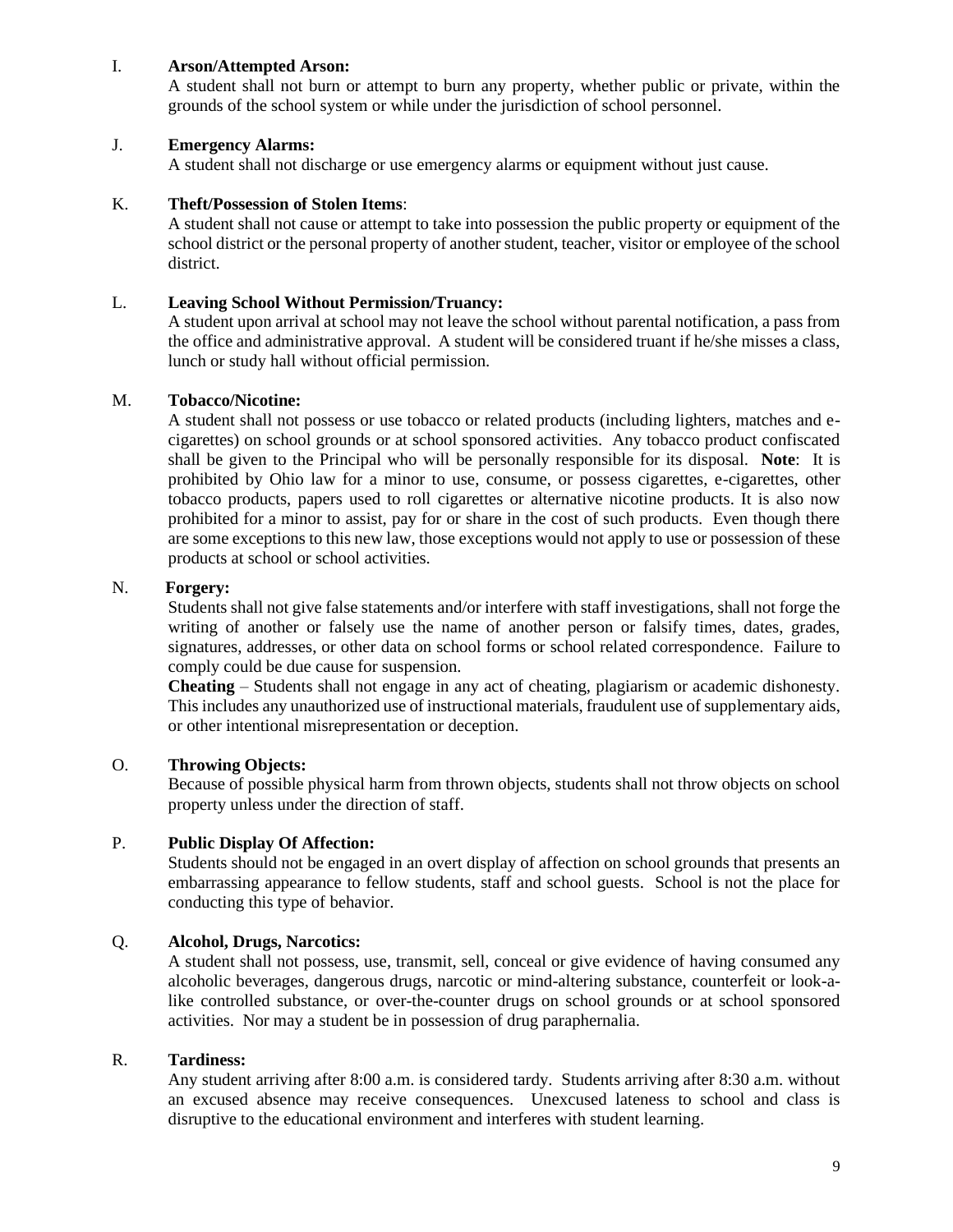Disciplinary action will be handled by the building administrators. Subsequent offenses may result in school discipline.

**Note:** Students more than 5 minutes late without a pass may receive a day of in-school restriction.

# S. **Inappropriate Use of Technology:**

The use of computer technology and/or the Internet is a privilege and not a right. It must be used in an acceptable manner. Inappropriate use includes, but is not limited to, vandalism to equipment, uploading or creation of computer viruses, harassment, sending of unwanted mail, wasting materials, used for other than assigned purposes, and initiating access to inappropriate material.

# T**. Electronic Devices:**

Due to the advances in technology, personal technology devices will be permitted to be used in teacher specified classrooms for educational purposes only. These devices are not to be used in any unstructured setting such as the cafeteria, in the hallways or in any other non-educational setting without permission. These devices are not to be used to tape, video record or photograph any student, teacher or classroom activity without permission from the teacher and/or student. There is no expectation of student privacy for any electronic device (cell phone, PDA, iPod, Laptops, Tablets, etc.) brought onto school property. We are not responsible for stolen items.

# U. **Harassment/Intimidation:**

No student shall harass, sexually or otherwise, another student, staff or other person who is on school premises during a school activity, function or school sponsored event on or off school property. This prohibition of harassment also includes any act of intimidation or threat that causes mental or physical harm or discomfort to another student or staff. Any incident should be reported to a staff member or building administrator.

# V. **Inappropriate Dress:**

All students are to dress in a manner that is consistent with the Student Dress Code. Students in violation of the Dress Code may be given the opportunity, with parent contact if necessary, to immediately remedy the inappropriate dress or will be assigned to the in-school restriction room for the rest of the school day.

# W. **Multiple Code Violation:**

A student who accumulates 10 or more days of suspensions in the course of the school year may be recommended for expulsion from school. Serious violations of the student conduct code could result in a recommendation for expulsion before the accumulation of 10 days of suspension.

# X. **Possession of Inappropriate Materials:**

A student shall not possess images or materials that are deemed inappropriate. This includes, but is not limited to, displays of violence, sexual materials, or drugs and alcohol related images or materials.

# Y. **Loitering/Trespassing:**

Students not involved in supervised after-school activities should exit the building as soon as possible but not later than - 30 minutes after the conclusion of the school day. Unsupervised students in the school building could face disciplinary action/or trespassing charges.

# Z. **Gambling**:

A student shall not engage in any gambling activities, such as playing or gambling for money or other stakes.

AA. Any other form of behavior which is detrimental to a proper school and/or school activity atmosphere as prescribed by the administration and as outlined in the student/parent handbook for the building in which the student is enrolled.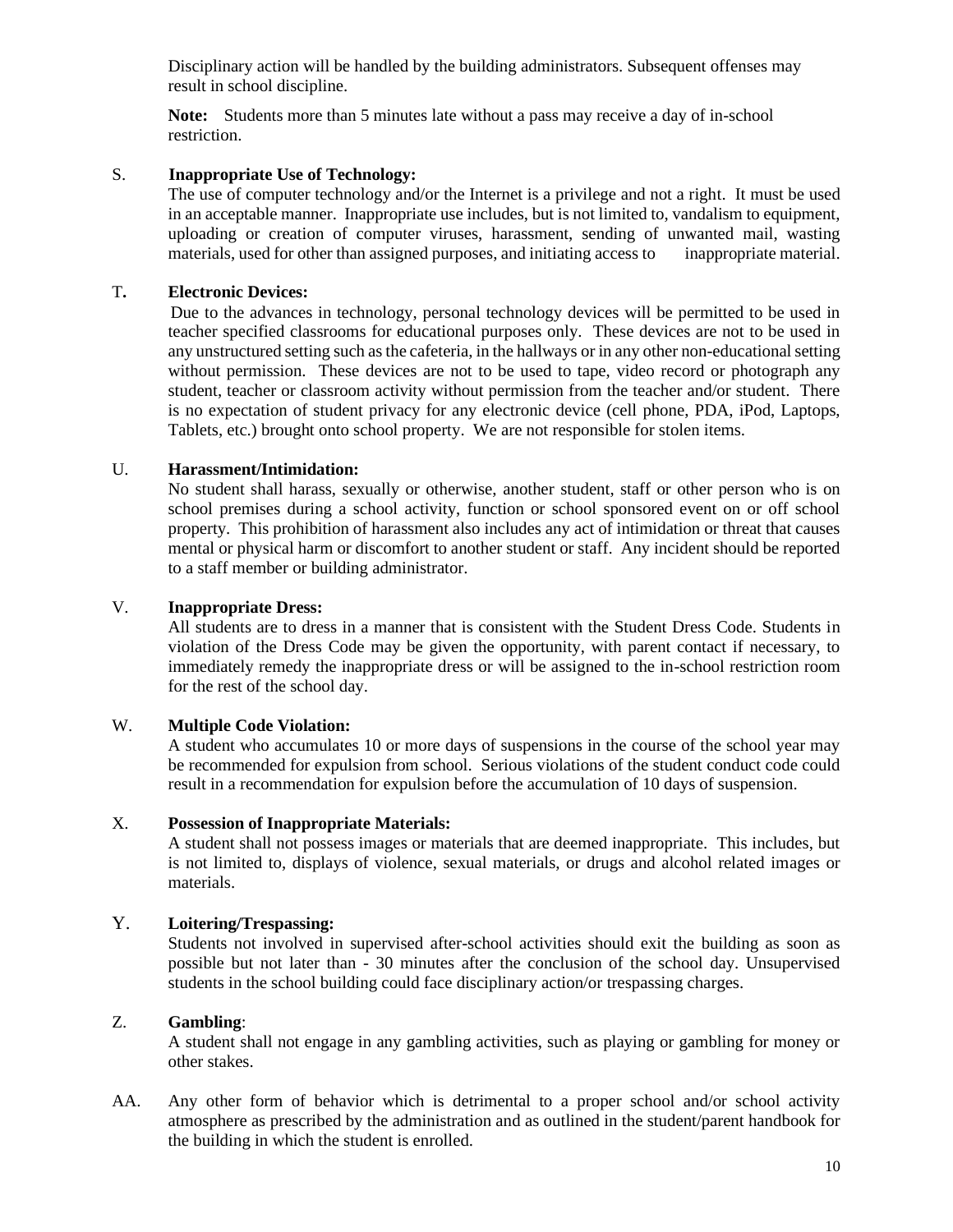- BB. The use, possession, or storage of electronic skateboards, including self-balancing boards/scooters and other similar equipment (hereinafter "hoverboards") constitute a fire risk and are prohibited on District property. Hoverboards on District property will be confiscated and the parent/guardian or designee listed on the EMA form will be required to retrieve them.
- CC. Gang membership and/or gang activity. For purposes of this policy, a gang is an organization, association, or group of three (3) or more people, using a common name or one or more common identifying signs, symbols, or colors, whose members individually or collectively engage in criminal activity.

The foregoing acts of misconduct are prohibited on all school property, on school or chartered buses, at all school functions and activities, in or off the school premises, and off school property if such acts affect the operation of the schools. In the event of negligent or willful property damage, reimbursement of the cost of replacement thereof be borne by the students and/or their parents/guardians.

The building principal may develop an additional list of offenses appropriate to that building which includes but is not limited to:

- 1) Gum chewing
- 2) Extortion
- 3) Abuse of bicycle regulation (no motorized vehicles)
- 4) Performing unsafe behavior (pertains to bicycles and general unsafe practices)
- 5) Bus conduct behavior

**DISCIPLINE (FORMAL)**: Formal discipline may remove the student from the school. This can include emergency removal for up to seventy-two hours, suspension up to ten days, expulsion for up to eighty days, and permanent exclusion. Removal for less than one day without the possibility of suspension or expulsion cannot be appealed.

# **PBIS (POSITIVE BEHAVIOR INTERVENTION SYSTEMS):**

At Roberts Middle School, we work daily in all settings and with each student to teach and empower them with **Black Tiger Pride**:

- **B** Be Respectful
- **T** Take Responsibility
- **P** Practice Safety

Our goal is to promote what students do well. We have great kids and we want them to know, that we know, they are great kids. Thus, students are recognized throughout the year for both positive behavior and academics. It is the student who determines his or her course through positive academic and behavioral choices.

**DISMISSAL:** Students not involved in supervised after-school activities should exit the building as soon as possible but not later than twenty (20) minutes after the conclusion of the school day. Unsupervised students in the school building could face disciplinary action/or trespassing charges.

**DRESS CODE:** Students' dress should be appropriate to the educational activities and the school environment, should not threaten the health, safety, and welfare of the members of the student body, and should be governed by good sense, good taste, and cleanliness. Much responsibility is placed upon parents for student appearance.

School dress code policies and guidelines shall be gender neutral and shall not require a student or staff member to dress out of conformance with his/her gender identity. **Board Policy ACAB**

School dress should enhance a positive image of the students and the District and not threaten the health, welfare and safety of the members of the student body. Any form of dress or grooming that attracts undue attention, prompting a disruption of the learning environment or violating the previous statement, is unacceptable. **Board Policy JFCA**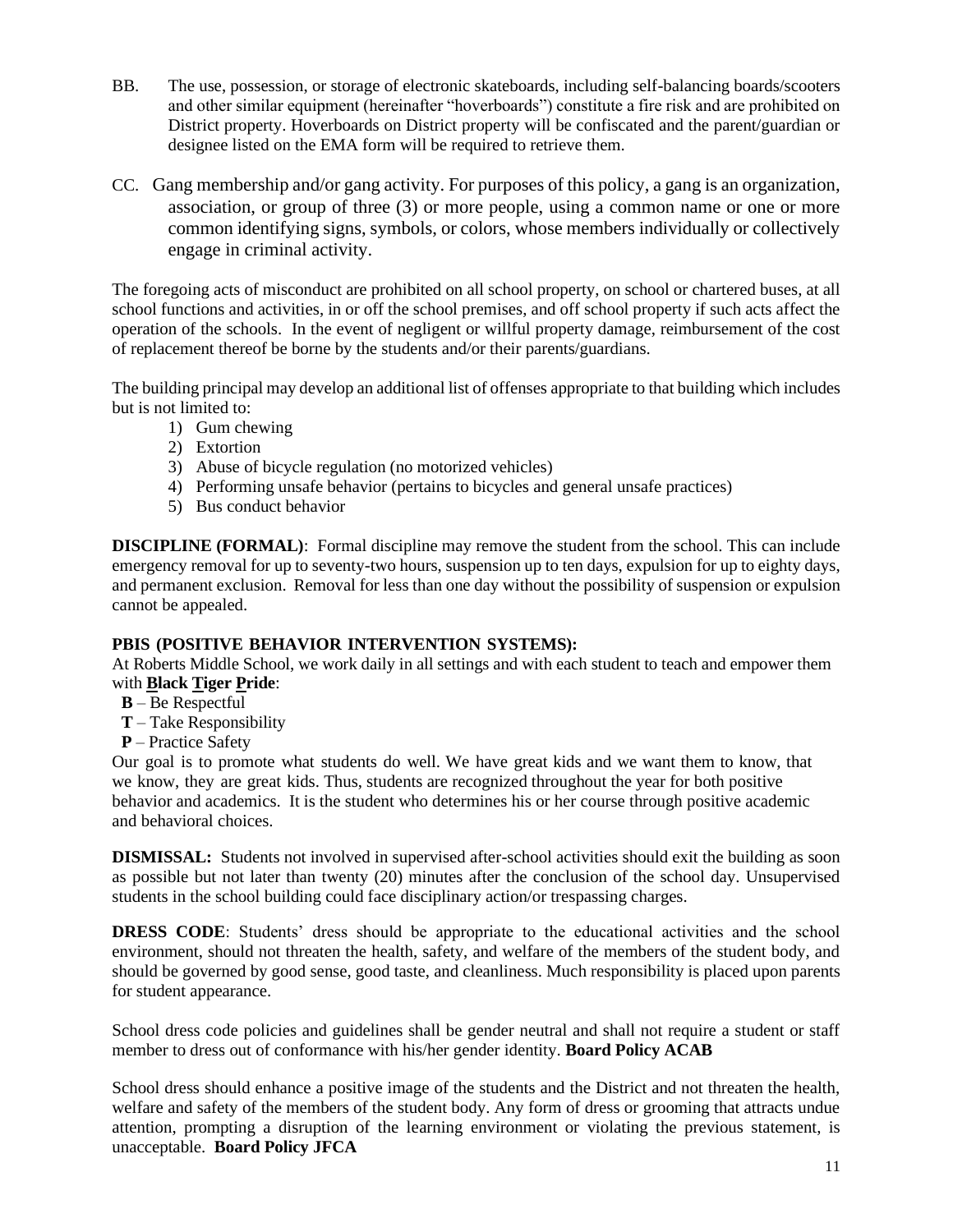Requirements include the following.

- 1. Dress and grooming standards require cleanliness in the interest of health, sanitary conditions and safety requirements.
- 2. When a student is participating in school activities, his/her dress and grooming must not disrupt his/her performance or that of other students or constitute a health threat to himself/herself or other students.
- 3. Dress and grooming are not such as to disrupt the teaching/learning process.

Clothing is prohibited that bears statements, slogans, images, illustrations or insignia that are indecent, offensive, negative, obscene, profane, lewd, vulgar; or that harasses, threatens, intimidates, demeans, suggests or promotes violence or hate against an individual or group of individuals because of their sex, color, race, religion, disability, or national origin, or otherwise constitutes sexual or other forms of harassment prohibited by Board policy or the Student Handbook; or that advertises, promotes or depicts alcoholic beverages, tobacco products or illegal drugs.

Any student wearing, carrying or displaying gang paraphernalia or exhibiting behavior or gestures that symbolize gang membership or causing and/or participating in activities that intimidate or affect the attendance of another student is subject to disciplinary action.

Identification symbols used by those involved in gang-related activity and hand signals, emblems, apparel, jewelry and/or any other pertinent gang-related paraphernalia or signs in communication (written or oral) are not permitted. **Board Policy JFCEA**

The following specific limitations shall be observed:

- A. No shirts that expose the stomach;
- B. No tank tops, muscle shirts or halters;
- C. Hats, coats, bandanas and sunglasses are not to be carried to or worn in class;
- D. No transparent garments, open mesh garments or garments with large open sides may be worn without an underliner;
- E. Shoes must be worn and must not present a safety hazard;
- F. Hair must be clean and worn out of the eyes at all times; no extreme or distracting hair color or makeup;
- G. Body-piercing adornments are not to be extreme or distracting;
- H. Lower garments are to be worn at waist level; if a belt is worn, it must be of proper length; undergarments are not to be exposed;

Violation of the dress code can result in removal from class (until the violation can be resolved) and/or disciplinary action.

Final interpretations of appropriate dress and grooming reside with the building principal and/or his or her designees. The building administrator may make modifications to this code if special events or activities are planned. Nothing herein is intended to interfere with a student's ability to exercise his or her religious rights. Students may apply for an exemption from this policy if it interferes with a sincerely held religious belief. Failure to comply with the Dress Code is considered to be insubordination and subject to discipline up to and including suspension and/or expulsion.

**DROPPING STUDENTS OFF:** At Bolich, students **ARE NOT** allowed to be dropped off or picked up on 13<sup>th</sup> Street. For your child's safety, please drop your student off in the parking lot at the student drop-off area.

**DUE PROCESS RIGHTS:** Before a student may be suspended, expelled, or permanently excluded from the school, there are specific procedures that must be followed. As long as the in-school discipline is served entirely in the school setting, it will not require any notice or hearing or be subject to appeal.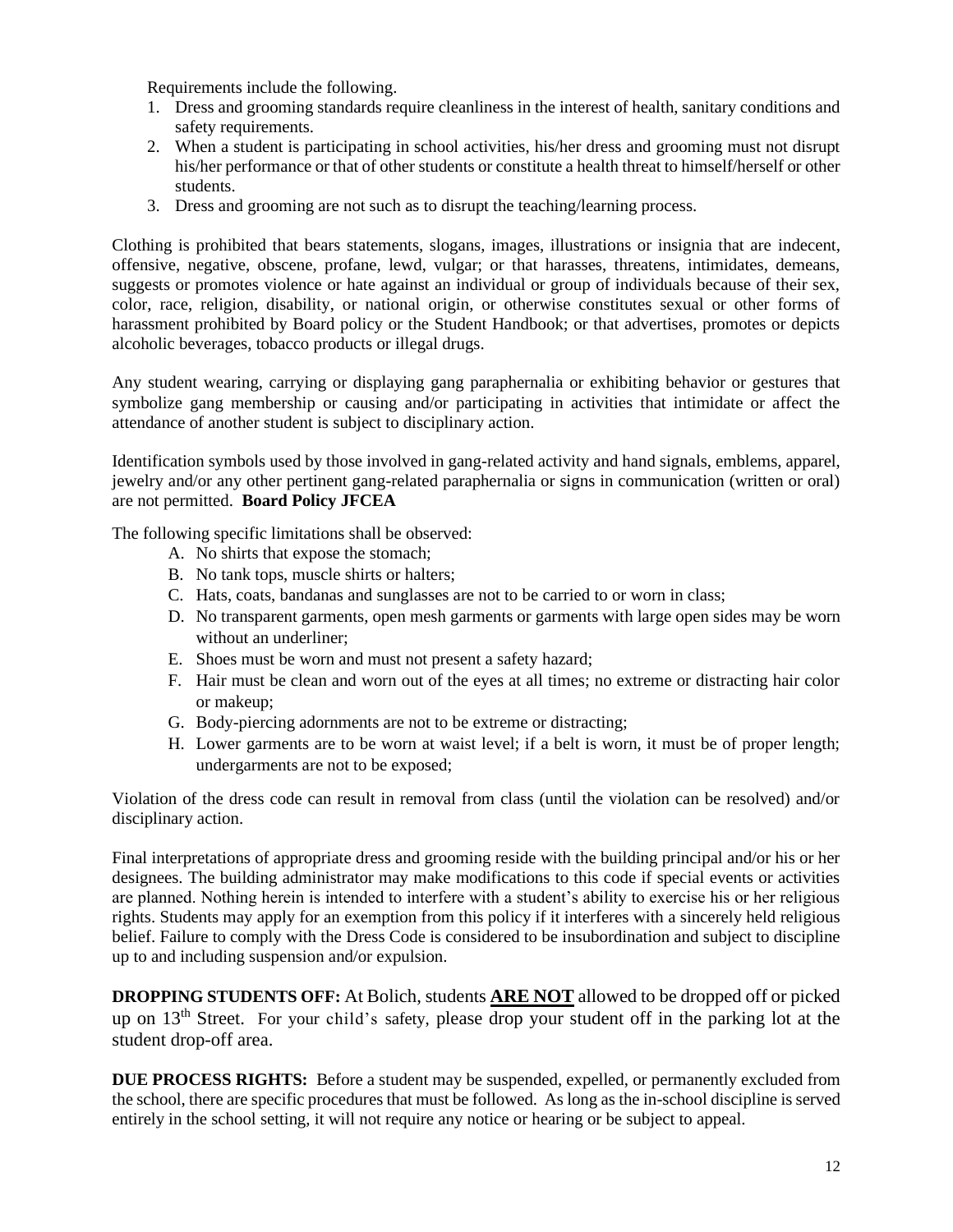**EARLY DISMISSAL**: No student will be allowed to leave school prior to dismissal time without either (a) a written request signed by the parent or guardian or (b) the parent or guardian coming to the school office to request release and sign the student out. No student will be released to a person other than the custodial parent(s) or guardian without a permission note signed by the custodial parent(s) or guardian. Students who leave the building in any manner other than the manner presented will be disciplined.

**EMERGENCY CLOSING AND DELAYS**: School closings due to inclement weather (or other unexpected emergencies) are broadcast on all local radio and television stations as well as through the Blackboard Connect Phone Service and various district sponsored social media outlets. Calls to the schools or the TV/Radio stations only tie up phone lines and delay the announcements. Parents/guardians and students are responsible for knowing about emergency closings and delays.

**EMERGENCY DRILLS: FIRE, TORNADO, LOCK-DOWN, ETC.** It is important for every student to cooperate during emergency drills of any nature since no one knows when an emergency might occur. A sign is posted in every classroom as to the proper way to exit the building. Students are instructed not to panic, listen for directions, and walk in an orderly and quiet manner out of the building or to the assigned area. Depending upon the nature of the emergency, adults will give the students further information about what to do if an occasion arises.

**EMERGENCY MEDICAL AUTHORIZATION:** The Board has established a policy that every student must have Emergency Medical Authorization completed and signed by their parents/guardians by the second week of school in order to participate in any activity off school grounds. These activities include, but are not limited to, field trips, spectator trips, athletic, and other co-curricular activities. The school will make the electronic or written form available to every family at the time of enrollment and at the beginning of each new school year. Failure to return the completed form to the school will result in consequences for your child and may result in temporary removal from

**ENROLLING IN SCHOOL:** There is centralized registration at Student Services located at the Board of Education. Students are expected to enroll in the school district in which they live unless they are enrolling under the District's open enrollment policy\*. (This policy states that if there is room at the school in which a family chooses for their student to attend, the student may apply to attend. It is expected that the student will follow all rules and expectations of the school and work to attain strong educational goals. If those things do not h**a**ppen, the school has the right and the responsibility to revoke the student's open enrollment permit and send the student to the school of his/her residency). This policy is relevant for schools within a district as well as district to district.

Students who are new (to the District) are required to bring:

-A birth certificate or similar document

- -Court papers allocating parental rights and responsibilities, or custody (if appropriate)
- -Proof of Residency (Utility bill, rental agreement)
- -Proof of Immunizations

Under certain circumstances, temporary enrollment may be permitted. If that is done, the parents/guardians will be told what records are needed to make the enrollment official. Students entering from another accredited school must have an official transcript from the sending school in order to receive high school credit.

A student who has been suspended or expelled from another public school may be denied admission to the district's schools during the period of the suspension or expulsion even if the student would otherwise be entitled to attend school in the district. Prior to denying admission, however, the superintendent shall offer the student an opportunity for a hearing to review the circumstances of the suspension or expulsion and any other factors the superintendent determines to be relevant to the case and enrollment in the district.

**FAILURE/RETENTION:** Students must receive a minimum of 3 points in a course to pass for the year. The exception is where a student receives 2 points in the second semester with no more than 2 F's for the year. The following point system will be used  $(A=4, B=3, C=2, D=1, and F=0)$ .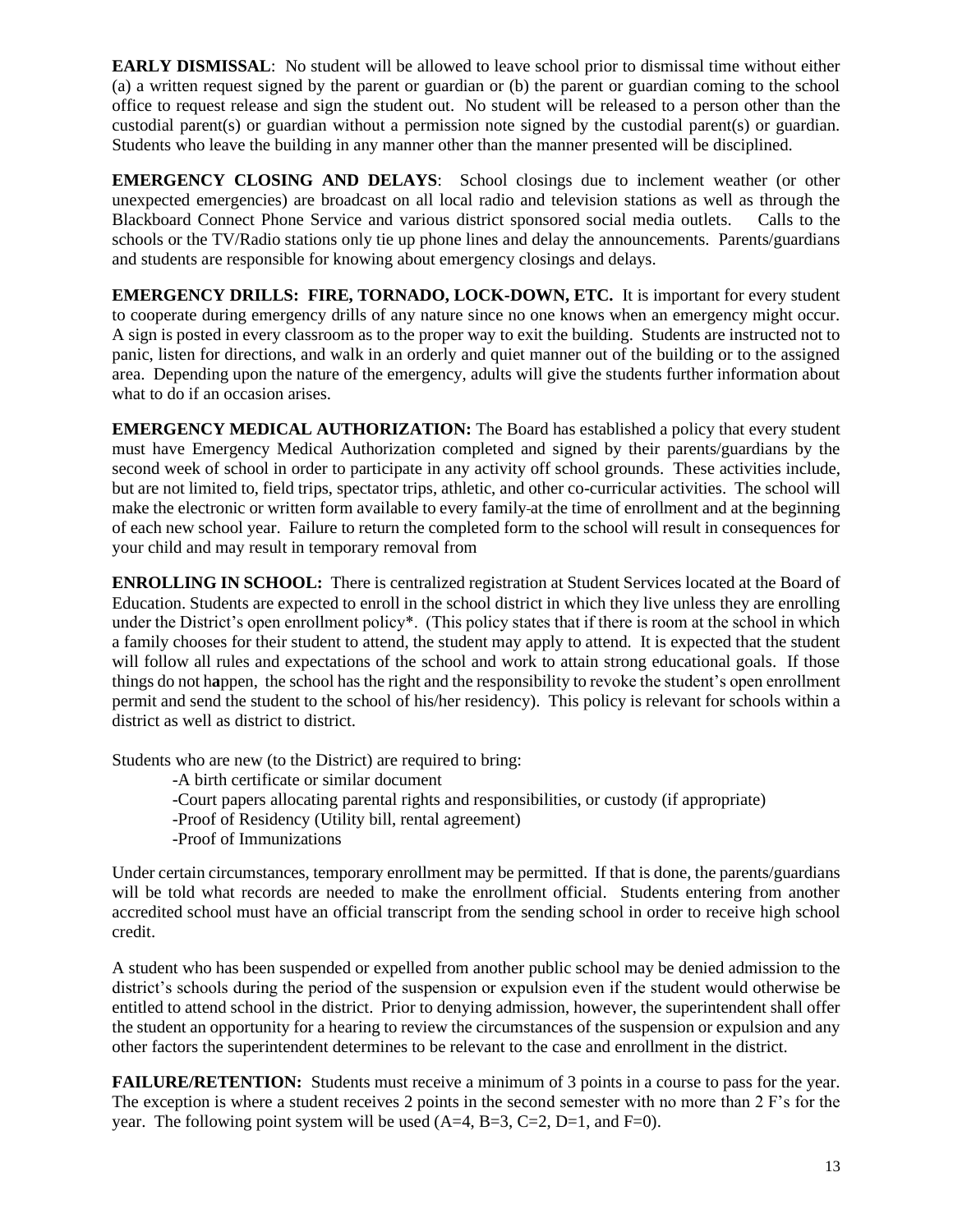**FAMILY CONFERENCES:** Parents/guardians who wish to discuss the progress of their children with teachers are encouraged to do so. Please call the office to help arrange a conference. Generally, two or three times can be offered to you for meetings with teachers of the child. If you have a particular problem with time, depending on the circumstances, a conference via the phone or video conferencing may be arranged. EVENING CONFERENCES are on the CFCSD Calendar. The schools will also notify you.

**FIELD TRIPS**: Field trips are academic activities held off school property. There are also other trips that are part of the school's co-curricular and extra-curricular program. No student may participate in schoolsponsored trips without parental/guardian consent and a current emergency medical form on file. The student code of conduct applies to all field trips. Attendance rules apply to all field trips. While the District encourages the students' participation in field trips, alternative assignments will be provided for any student whose parent/guardian does not give permission to attend. Students who violate school rules while on a trip may lose privileges to go on future trips.

**GRADES:** The Cuyahoga Falls City Schools middle schools utilize a standards-based grading system, as well as additional notations that may indicate work in progress or incomplete work. Grades will be based on 2 categories: academic practice and academic achievement. The purpose of the grade is to indicate the extent to which the student has acquired the necessary mastery of content. Each teacher will explain to their students how the grading is done in each class. If a student is not sure how his/her grade will be determined, he/she should ask their teacher.

| Percentage  | <b>Letter Grade</b> |                              |
|-------------|---------------------|------------------------------|
| $90 - 100$  | A                   | <b>Excellent Achievement</b> |
| $80 - 89$   | B                   | Good Achievement             |
| $70 - 79$   |                     | Average/Satisfactory         |
| 60-69       |                     | Minimum/Poor Achievement     |
| 59 or below | F                   | Failing                      |
|             |                     | Incomplete                   |
|             | E                   | Effort                       |
|             | M                   | <b>Medical Excuse</b>        |

A students' mastery of learning will be converted into the following grading scale:

**GRADING PERIODS:** Students report cards are available at the end of each academic quarter indicating their grades for each measured time period. Each quarter is approximately nine (9) weeks long and dates are published on the school website. Interim reports may be mailed to students' families who do not have access to Progress Book.

**GRADE POINT AVERAGE**: To calculate a grade point average (GPA), A's are worth 4 points, B's are worth 3 points, C's are worth 2 points, D's are worth 1 point, F's, I's, E's, and M's are worth 0 points. At the middle school all academic or core classes are weighted with a full credit. Unified Arts classes can be worth a quarter credit (.25) or a half credit (.50) Students taking courses recognized by Cuyahoga Falls High School will receive the high school credit as assigned by CFHS.

**HOMEWORK/ACADEMIC PRACTICE:** The assignment of homework can be expected. Student grades reflect the completion of all work including outside of class assignments. Homework is also part of the student's preparation for the achievement tests and graduation. Students demonstrating a pattern of not completing academic practice may be required to participate in academic practice intervention.

**ILLNESS DURING SCHOOL:** Parents/guardians are requested NOT to send their children to school ill, specifically if they are running a temperature. Students are to notify their teacher if they need to report to the office when they become ill during the day. **Students are not permitted to use the classroom phones for any reason unless monitored by a staff member.** Parents/guardians will be contacted as soon as possible when their child is ill. Please be sure to keep your contact information updated during the school year (such as changes in job, address, phone number). This information becomes vital should your child become ill or should an emergency occur during school hours and the school needs to reach you.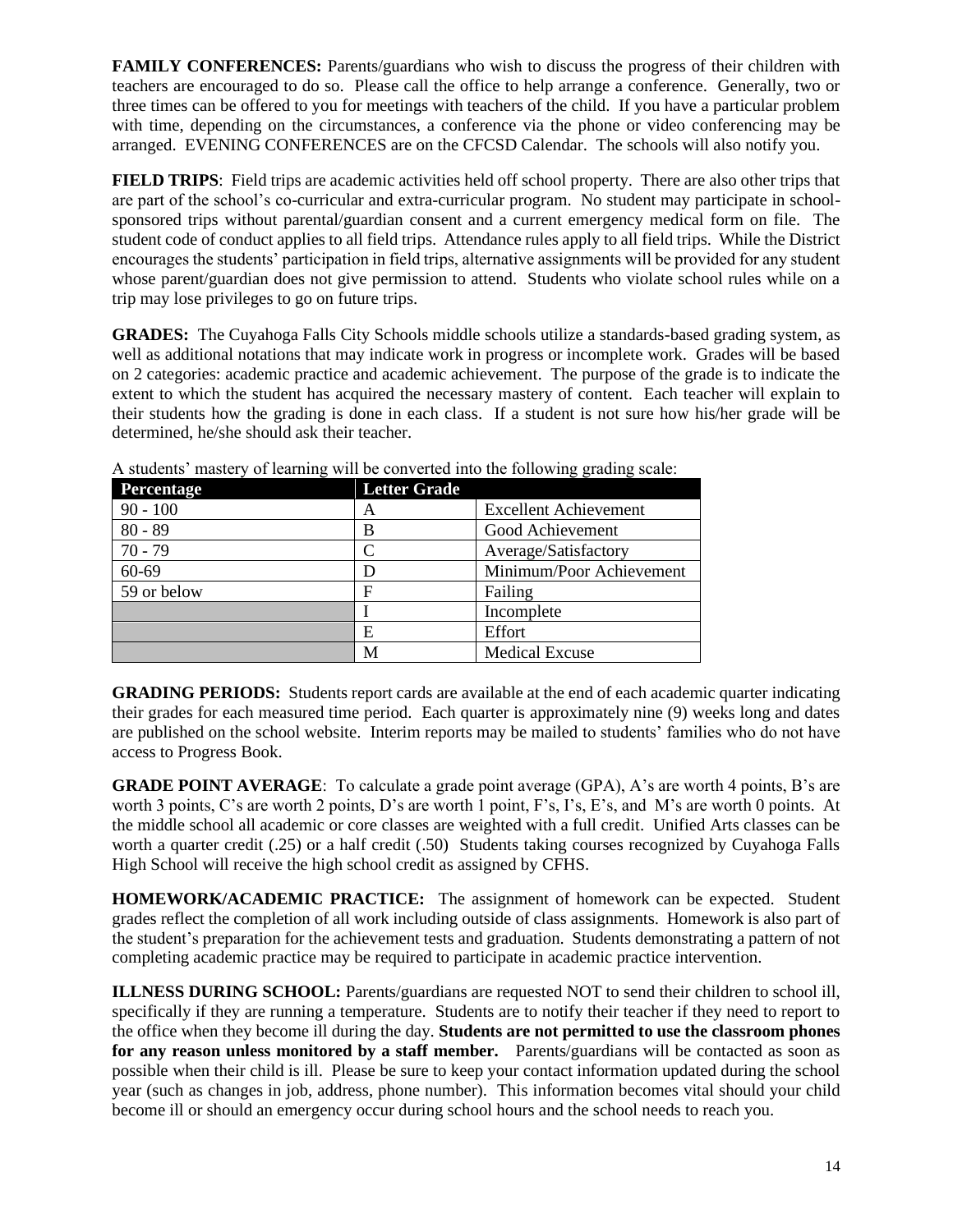**IMMUNIZATIONS:** No pupil at the time of initial entry or at the beginning of each school year shall be permitted to remain in school for more than fourteen (14) days unless the pupil presents written evidence satisfactory to the district that the pupil has been immunized or is in the process of being so immunized against diphtheria, pertussis, tetanus, polio, mumps, rubeola, rubella, and meningococcal disease in accordance with state requirements. See **Board Policy JHCB** for additional information.

**LOCKERS:** Lockers are the property of the Cuyahoga Falls School District and are assigned to students for their personal use. It is **STRONGLY** recommended that lockers be locked. Lockers and lock combinations may not be shared with friends and classmates. We are not responsible for stolen items.

**LOST AND FOUND:** A lost and found box is located in the cafeteria. Students are encouraged to check this regularly. A reminder, students are responsible for financial payment of all lost textbooks assigned to them.

**MEDICATIONS:** Parents/guardians should, with their physicians' counsel, determine whether the medication schedule could be adjusted to avoid administering medication during school hours. In those circumstances where a student must take prescribed medication during the school day, the following guidelines are to be strictly observed:

- 1) The appropriate form MUST be filed with the school nurse before the student will be permitted to begin taking any medications during school hours.
- 2) All medications MUST be registered with the school nurse.
- 3) Medication that is brought to the office will be properly secured. Medication may not be sent to school in the student's possession such as lunch container, pocket, or any other means on or about his/her person.
- 4) Medication MUST be delivered to the school by the parent or guardian.
- 5) Any unused medication not claimed by the parent will be destroyed by school personnel when a prescription is no longer to be administered or at the end of the school year.

The parents/guardians shall have sole responsibility to instruct their child to take the medication at the scheduled time. A log for each prescribed medication shall be maintained which will note the personnel distributing the medication, the date and the time of day. This log will be maintained along with the physician's written request and the parent's or guardian's written release. Medications must be provided in the containers in which they were dispensed by the prescribing physician or licensed pharmacist.

A student may possess and use a metered dose inhaler or a dry powder inhaler to alleviate asthmatic symptoms, an epinephrine auto injector, and/or diabetes care equipment. A student who carries any of the above may not transfer possession of any of the items to another student. As with other prescription medications, all of the procedures outlined above must be followed including having the appropriate medication forms on file in the office.

# **MEDICATIONS (NON-PRESCRIBED/OVER THE COUNTER):**

No staff member will be permitted to dispense non-prescribed, over the counter (OTC) medication to any student without parental authorization.

Parents/guardians may authorize the school to administer a non-prescribed medicine using a form that is available in the school office. A physician does not have to authorize such medication.

If a student is found using or possessing a non-prescription medication without parental/guardian authorization he/she will be brought to the school office and the parents/guardians will be contacted for authorization. The medication will be confiscated until written notification is received.

Any student who distributes a medication of any kind to another student or is found to possess a medication other than the one authorized is in violation of the school's code of conduct and will be disciplined in accordance with the drug-use provision of the code.

A student may possess and use a metered dose inhaler or a dry powder inhaler to alleviate asthmatic symptoms. An inhaler may be used before exercise to prevent the onset of asthmatic symptoms while at school or a school activity. A form must be on file in the principal's office.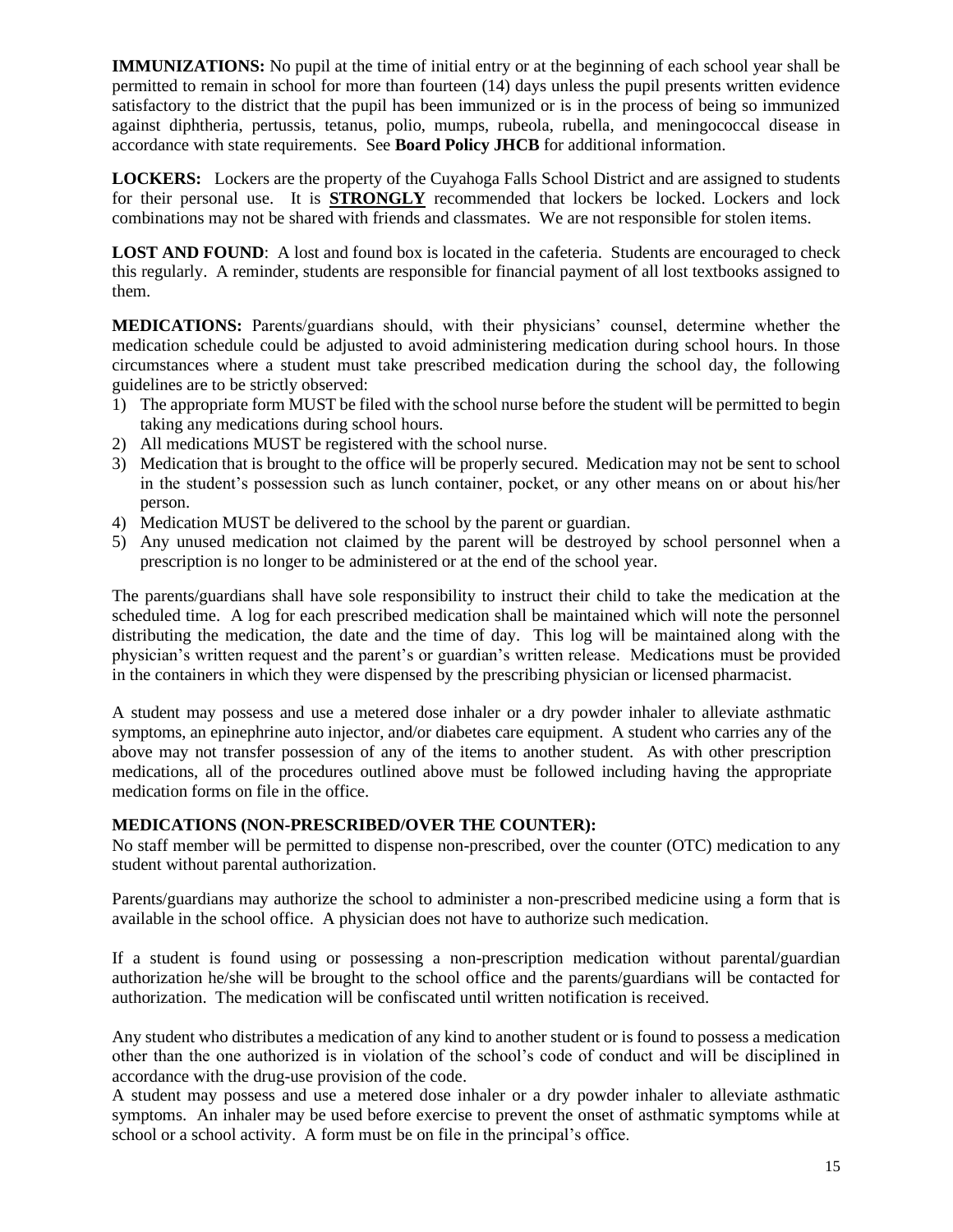**PASSES:** Students are not to be in the halls at any time during classes unless they have a pass from a teacher. Students are not to report to the office unless a teacher has issued them a pass.

**PHYSICAL EDUCATION:** All students are required to take physical education by Ohio law. It is the responsibility of the student to be dressed properly for PE. School clothes ARE NOT proper attire for PE. All students will be required to wear a PE shirt with a pair of gym shorts. Clothing and other personal items should be organized and secured by the student at all times while in the locker room. Valuables should not be brought to the locker room.

**RESTROOMS**: Restrooms are conveniently located and should be used between classes or during lunch period. Students are not permitted to use restrooms during class without a pass. Students are not to congregate in restrooms at any time. Smoking is always prohibited anywhere on school grounds.

**SCHOOL COUNSELORS:** School counselors work with students by meeting with them both during Tiger Time as well as individually or in groups. They help students with scheduling and career exploration, as well as providing students with proactive strategies to help with conflict resolution, relationship building, and managing their emotions. Please call the counselor for assistance in helping your child or to share pertinent information with her and those directly involved with your child's well- being.

**SCHOOL EQUIPMENT/FACILITIES:** Students must receive permission of the teacher or staff member in charge before using any equipment or materials in the classroom and permission of the building principal to use any other school equipment or facility. Students will be held responsible for the proper use and safekeeping of any equipment or facility they are permitted to use. The building belongs to you and to your parents/guardians. They have paid for it and we want to make it and keep it as nice and clean as possible for everyone. Please respect all items in the building and treat it with care as if it were your own personal property. The repair or replacement cost of damaged school property comes from your pocket in the long run. Take pride in your building!

**SCHOOL FEES:** Schools may charge specific fees for certain activities and courses; these are approved by the board of education each school year. The cost of the materials is based upon the supplies the students consume. Such fees are determined by the cost of materials, or for loss or damage to school property.

School fees may be collected at the beginning of the year. A dditional fees are charged to help defray the cost of materials that are used for technology, family consumer science, and art as well as this agenda book. We ask that fees be paid within two weeks of receiving an invoice. If this does not happen and no arrangements are made with the school, students may be prevented from hands-on activities in classes where the fees are utilized. Text materials can be substituted for the hands-on activities.

If school fees, fines and charges are not paid, the student may not be permitted to continue borrowing materials from the library. Students may also lose the privilege of after school social activities such as dances. Fees may be waived in situations where there is demonstrated financial hardship. Students using school property and equipment can be fined for excessive wear and abuse of the property or equipment. All textbooks are to be covered all the time, for this reason.

**SCHOOL SAFETY:** Keeping our students safe in the school setting is of utmost importance. This is reflected in school rules regarding visitors and emergencies as well as the student conduct code. The administration has the right to employ accepted methods of school observation and inspection necessary to maintain a safe and secure environment. This may include, but is not limited to, the use of video recording devices, security officers, police dogs, adjustment in daily routines when necessary, and restricted access to school property.

**STUDENT ATTENDANCE AT SCHOOL EVENTS:** The school encourages students to attend as many school events held after school as possible, without interfering with their schoolwork and home activities.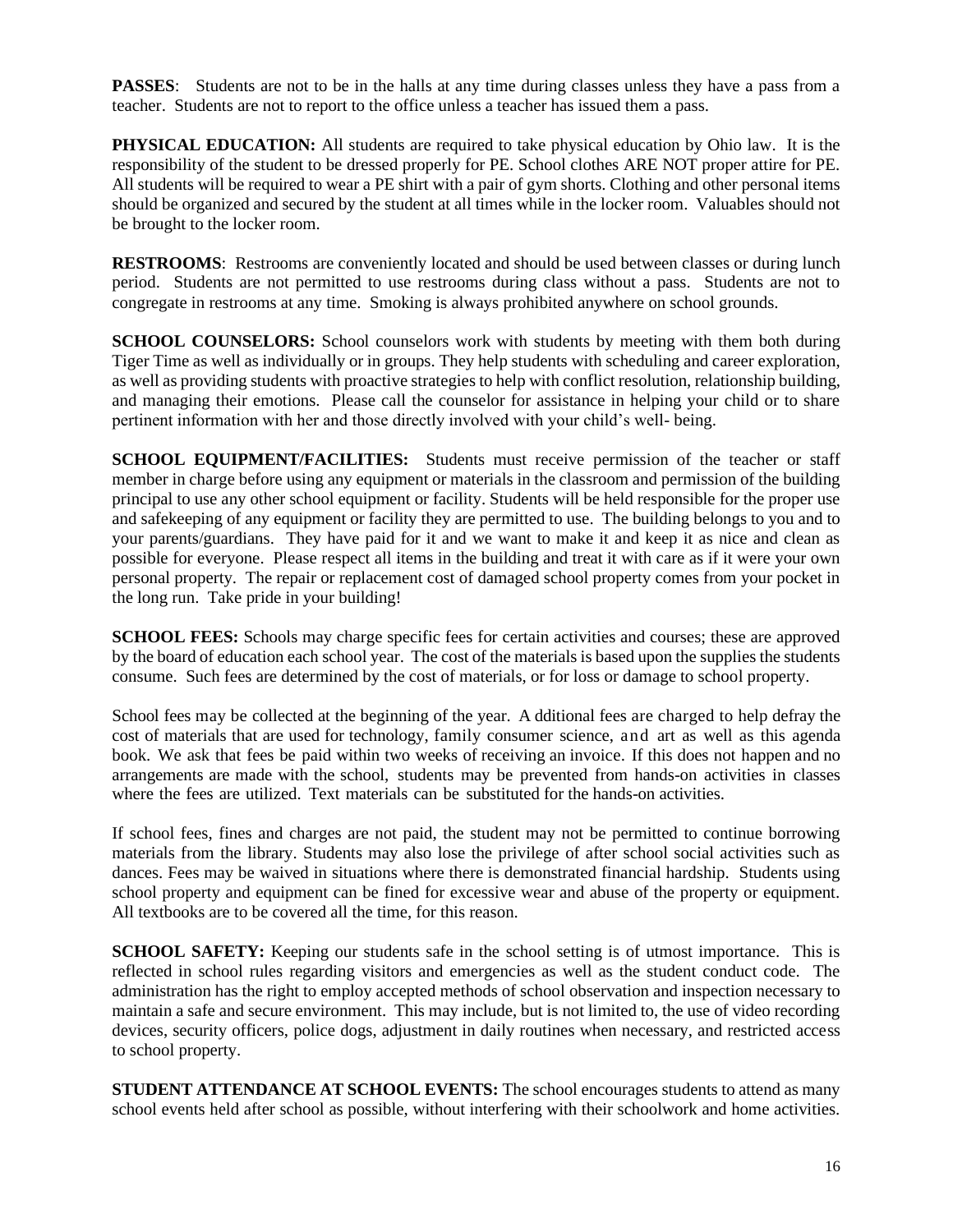Enthusiastic spectators help to build strong school spirit and encourage those students who are participating in the event.

However, in order to ensure that students attending evening events as non-participants are properly safeguarded, it is strongly advised those students are accompanied by a parent, guardian, or adult chaperone when they arrive to the event. The school is not responsible for the supervision of unaccompanied students, nor will it be responsible for students who arrive without an adult chaperone.

**STUDENT RECORDS:** The teachers, counselor, and the administrative staff keep many student records. Confidential records contain educational and behavioral information that has restricted access based upon the Family Education Rights and Privacy Act (FERPA) and Ohio Law. This information can only be released with written consent of the parents/guardians. The only exception is to comply with State and Federal Laws that authorize the release of such information without consent.

Confidential records include test scores, psychological reports, behavioral data, disciplinary records, and communications with family and outside services providers. The school must have parent's written consent to obtain records from an outside professional or agency. Confidential information that is in the student's record that originates from outside professional sources or agencies may be released to the family through the originator. Parents/guardians should keep copies of such records for their home files. Parents/guardians may also provide the school with copies of records made by non-school professional agencies or individuals as deemed necessary for the well-being of the student.

Students and parents/guardians have the right to review all educational records generated by the school district, request amendment to these records, insert addendum to the records, and obtain copies of such records. Copying cost may be charged to the requester. If a review of student records is warranted, please contact the building principal, in writing, stating the records desired. The records will be collected and an appointment will be made with the appropriate persons present to answer any questions that there may be.

**STUDENT SCHEDULES:** Class schedules are issued to students in the fall outlining their teachers and course selections. No changes will be made to a student's schedule unless a student has a class conflict with another class they have requested to take, there is a safety issue surrounding a student, or a teacher/administration recommendation for a course change has been made.

**STUDENT VALUABLES**: Students are encouraged **NOT** to bring items of value to school. Items such as jewelry, expensive clothing, electronic equipment and the like are tempting targets for theft and extortion. The school **IS NOT** responsible for the safekeeping and will not be liable for any loss or damage to personal valuables.

**TELEPHONES**: School phones are not to be used for personal calls. Except in emergency situations, students will not be permitted to receive or make phone calls at the school. The only exception to this rule is to call home for a forgotten lunch or lunch money. Students are not to use the telephones to receive permission to leave school. Office personnel will assess the situation and assist in the initiation of calls on behalf of students if needed.

**TESTING: (Student Assessment/Achievement Testing)** Each student in the district will be expected to take the appropriate district and state standardized test at their grade level.

**TEXTBOOKS:** Textbooks are the property of the Cuyahoga Falls School District and are assigned to students for their personal use. Textbooks should not be shared with friends and classmates. Students assume responsibility for school textbook care and their loss. Damaged or lost books shall incur fines and are the responsibility of the student to whom the item(s) are issued. **Textbooks should be covered at all times.**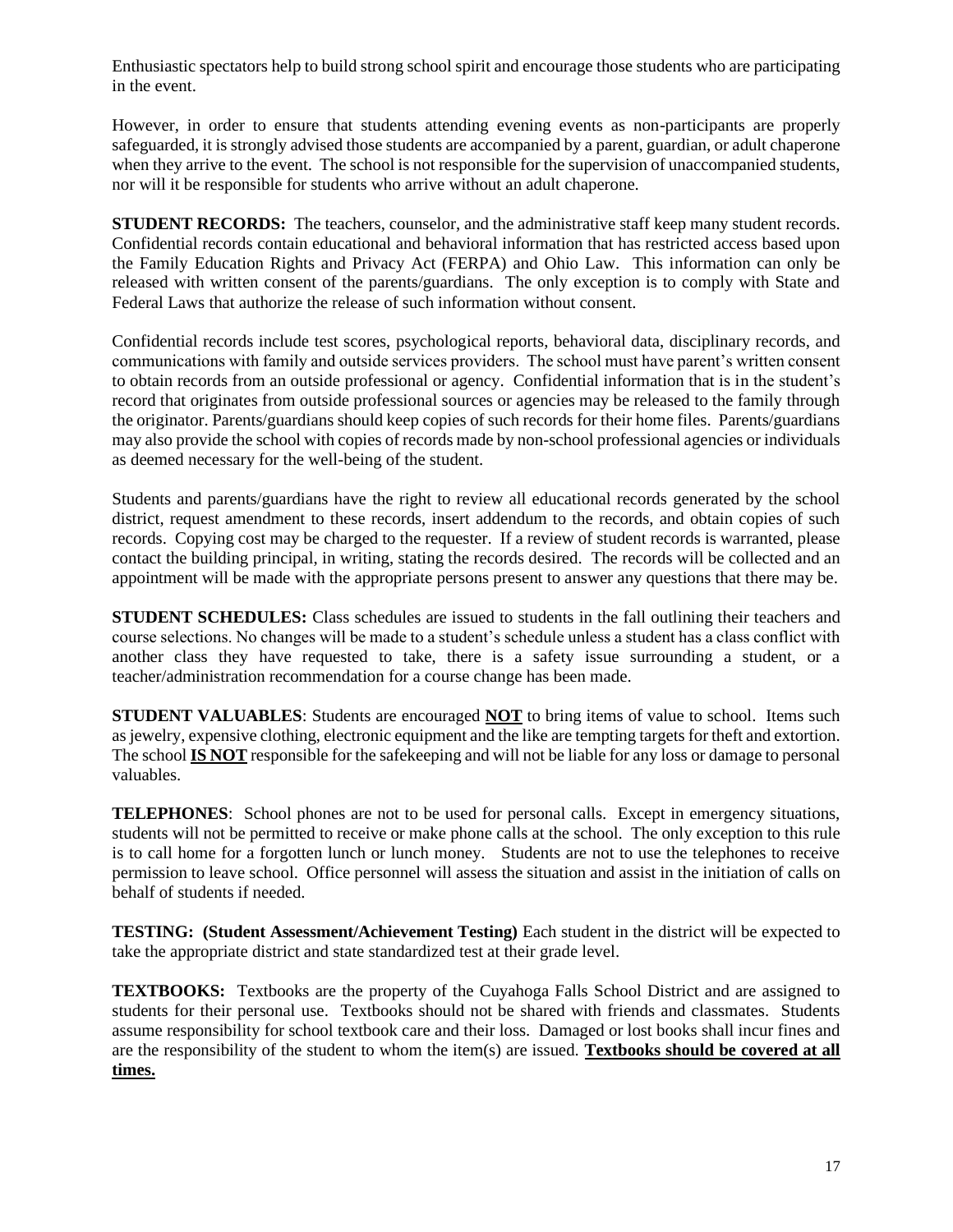# **TRANSPORTATION:**

# **(bus transportation to school)**

The school provides bus transportation for all students who live farther than 1.75 miles from school. The bus schedules, routes and more extensive rules and expectations of bus behavior can be obtained by contacting the CFCS bus garage.

Students will ride only the assigned buses and will board and depart from the bus at assigned bus stops. Students will not be permitted to ride unassigned buses for any reason other than an emergency, except when approved by the principal. Each student riding the bus will receive his/her own copy of the rules and expectations of riding the bus safely. Parents/guardians and students are expected to read and know the rules for bus transportation. It is the parent's or guardian's responsibility to inform the bus driver when their child will not be aboard the bus. The bus will not wait for a student.

# **(Videotapes on school buses)**

The Board of Education has authorized the installation of video cameras on school buses for purposes of monitoring student behavior.

If a student is reported to have misbehaved on a bus and his/her actions were recorded on videotape, the tape will be submitted to the principal and/or the transportation supervisor and may be used as evidence of misbehavior. Since tapes are considered part of the student's record, they can be viewed only in accordance with State and Federal Law.

# **(Penalties for infractions)**

A student who becomes a behavior problem on the bus shall be disciplined in accordance with the student discipline code and may be deprived of the privilege of riding the bus.

# **(Self-transportation to school)**

Students and their parents/guardians assume full responsibility for any transportation to and from school not officially provided by the school. If students ride bicycles to school, they should wear helmets and follow the rules of bicycle safety. When students do not observe safe riding habits, permission to ride bicycles to school can be revoked. It is the responsibility of the student to ensure that the bike is secured appropriately. NO SKATEBOARDS or SCOOTERS are to be used as transportation to school. Schools are not responsible for lost or stolen bicycles.

**VACATIONS:** Vacation days will be counted against student attendance records and will be marked as unexcused absences.

**VISITORS:** Families are welcome and encouraged to visit school and may attend their child's classes with prior approval. For the safety and well- being of everyone in the building, all visitors are required to "sign in" at the office when you wish to visit, and visitors are asked to sign out when they leave the building as well. Each visitor will receive an identification badge upon arrival. Students from other schools cannot be accommodated as visitors in the building unless special arrangements are made with the principal in advance of the visit. We ask that parents/guardians obtain prior approval from building administration to work out details of the visit.

**VOLUNTEERS:** Volunteers are always needed. Any amount of time you could give would be helpful whether it be a few hours,  $\frac{1}{2}$  day or whole day. This is another way in which you can be involved with your child's school. Please contact the office if you would like to help in any way.

**ZERO TOLERANCE:** No form of violent, disruptive, or inappropriate behavior including excessive truancy will be tolerated.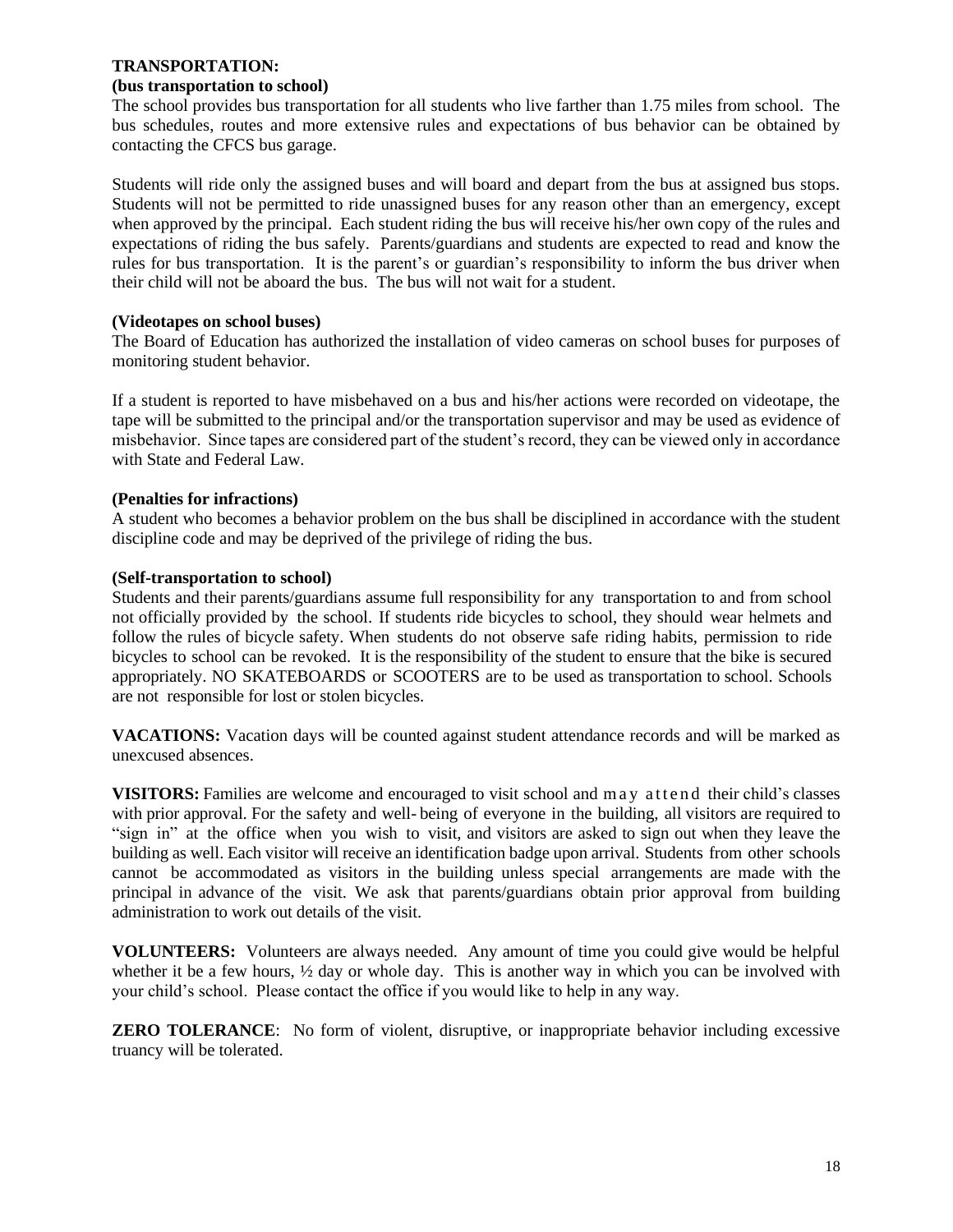# **Bolich Middle School**

# **Notice of Personal Electronic Device Expectations:**

Students are permitted to bring personal electronic devices (for example: cell phones, iPods, tablet computers, laptop computers, personal music devices, headphones, portable games, etc.) in alignment with **Board Policy EDEB**.

As a general rule, personal electronic devices shall be off and out of sight during the school day. These devices shall not be used to send or receive text messages, email messages, or telephone calls, nor to connect to the Internet at any time without specific permission from school personnel. This includes messages to and from the students and their parents/guardians. Students are not permitted to access any site or service that is blocked by the school's content filters, regardless of the method of the connection (wifi, personal cellular data, virtual private network, etc.) while on school property. Devices should be used in a responsible manner that complies with all other aspects of the student code of conduct.

Students are not permitted to record any student or staff member without that person's explicit permission. Personal electronic devices shall not be used in any form to engage in conduct that violates the district's anti-bullying and harassment policies.

In the event of inappropriate technology usage, the item will be confiscated in its entirety without putting a block onto the electronic device. A parent/guardian or designee who is listed on the EMA Form will be required to pick up the item. Proper identification and signature will also be required before the item is released.

Additional consequences, including an extended technology ban, suspension, or expulsion from school may result from violations of the student code of conduct through or as a result of inappropriate technology use.

Students will not be permitted to use personal electronic devices at school until this signed notice is completed and returned to the school.